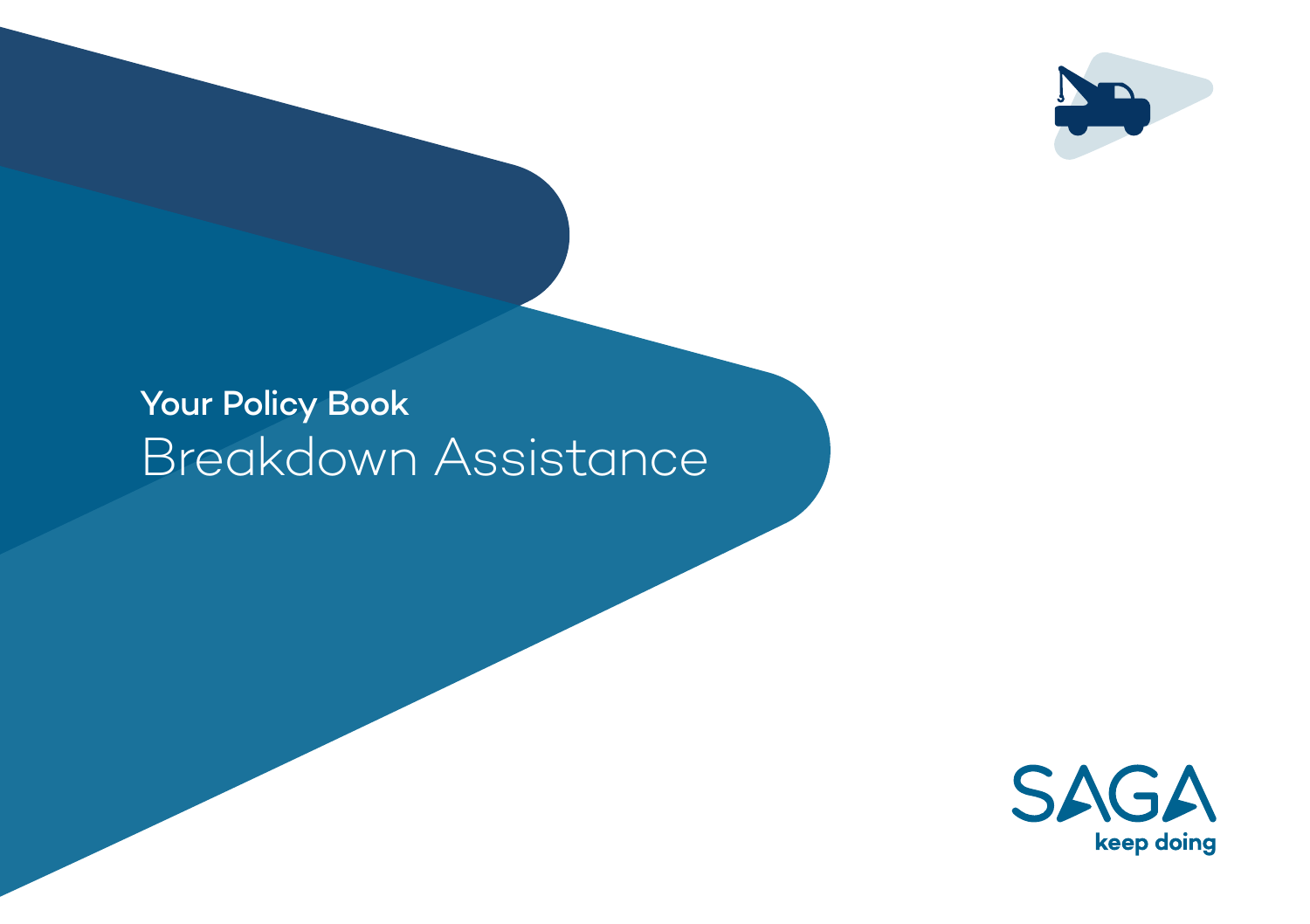## **Contents**

## Policy information

| Welcome to Saga Breakdown Assistance   | $\overline{3}$ |
|----------------------------------------|----------------|
| Introduction                           | $\overline{4}$ |
| Glossary of terms                      | $\overline{5}$ |
| Cover details                          | $\overline{6}$ |
| Section 1 - Roadside assistance        | $\overline{2}$ |
| Section 2 – Caravan and trailer cover  | $\overline{8}$ |
| Section 3 - Recovery after an accident | $\overline{6}$ |
| Section 4 - Home call                  | 10             |
| Section 5 - National recovery          | 11             |
| Section 6 - Driver care                | 12             |
| Section 7 - European cover             | 14             |
| Section 8 - Holiday departure cover    | $\frac{24}{1}$ |
| Section 9 - Personal cover             | 25             |
| Section 10 - Additional vehicle cover  | 26             |
| General exceptions                     | 27             |
| General conditions                     | 29             |

## Useful information

| What to do if you have a breakdown or accident |  |
|------------------------------------------------|--|
| Future underwriter changes                     |  |
| Use of your information                        |  |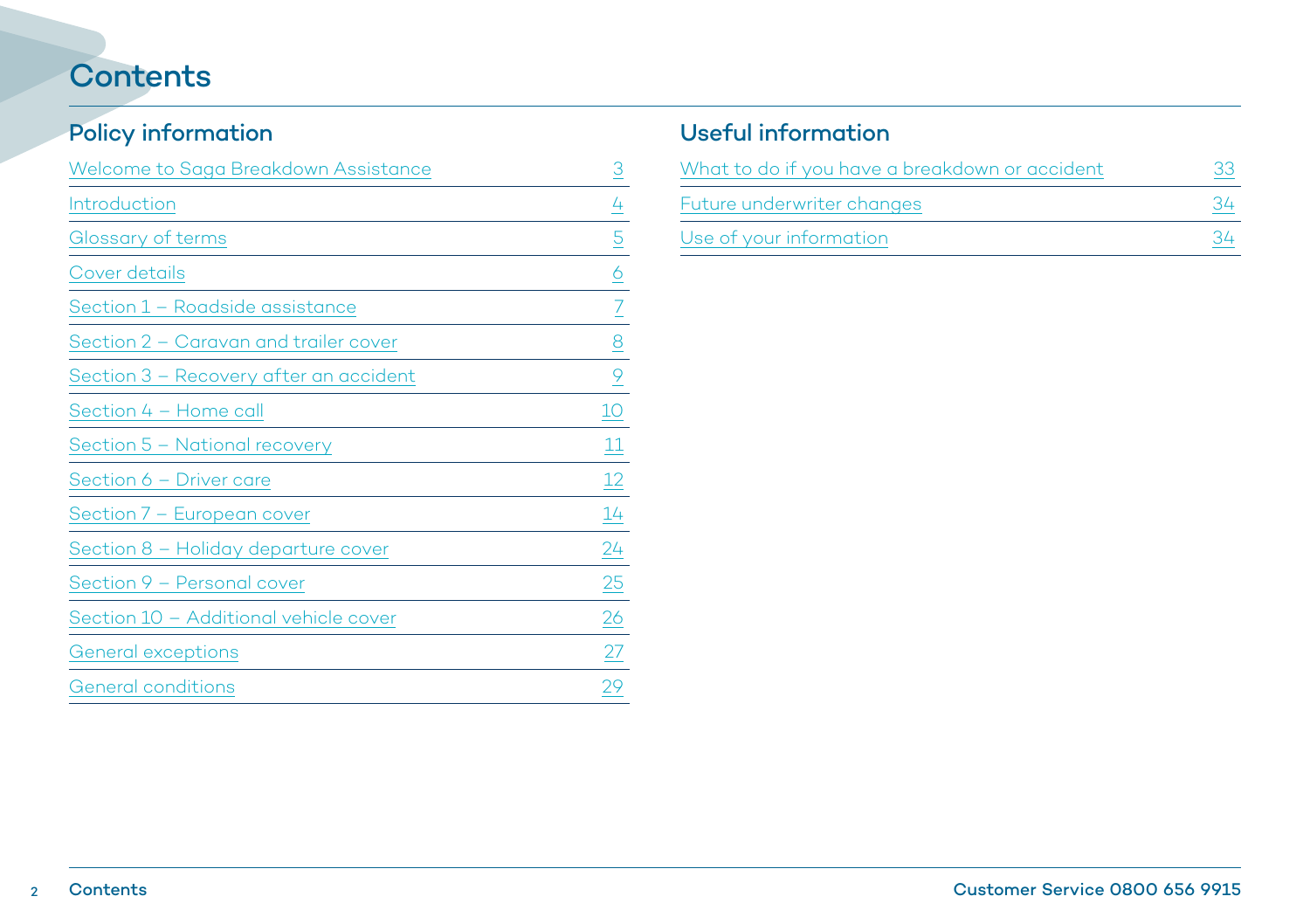## <span id="page-2-0"></span>Welcome to Saga Breakdown Assistance

We aim to provide the highest level of care and service possible for our customers, so we have designed this policy with your specific needs in mind.

Please read the Policy Book carefully together with your Certificate, to make sure the cover you have chosen is the most appropriate for you.

We hope that you will find this policy gives you the level of protection you want for your vehicle.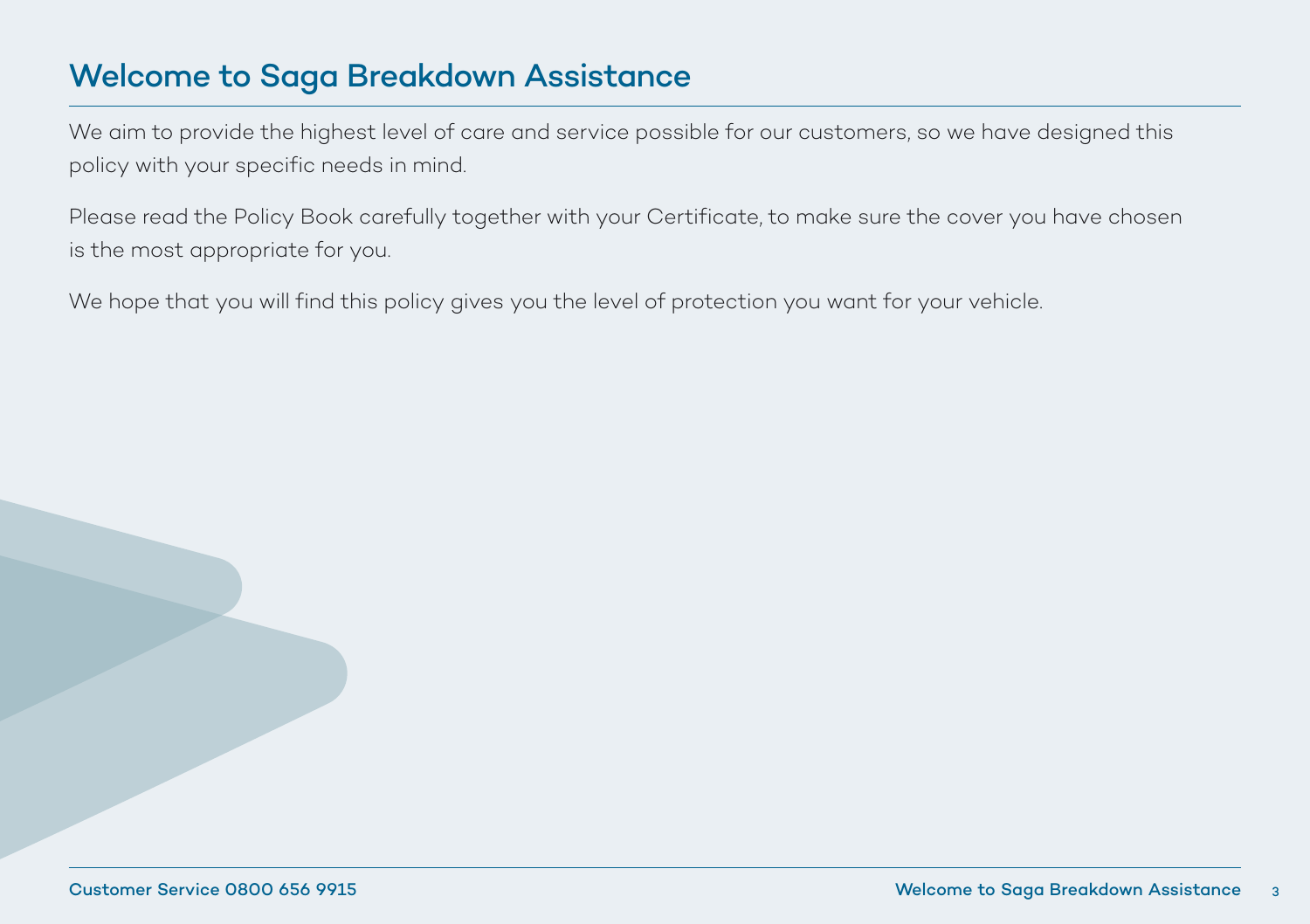## <span id="page-3-0"></span>Introduction

The words shown in bold print are defined on [page 5](#page-4-0).

The contract of insurance between **vou** and us is made up of:

- the Policy Book and
- $\cdot$  the Certificate.

It is based on the information you have given us. Any advice leaflet or similar literature vou receive about this insurance does not form part of your contract.

You should read the Policy Book together with the Certificate. Please check them carefully to make sure that they give you the cover you want.

You agree to pay the premium and to keep to the conditions of the contract of insurance. If you pay by Direct Debit and do not keep up your payments, you will not be covered by this policy from the date the premium was due.

We agree to insure you according to the terms in this Policy Book for the cover shown in the **Certificate**. We will provide cover for any period of insurance for which we have accepted your premium.

### Choice of law

Unless we have agreed otherwise, this contract will be governed by English law.

#### Complaints process

We aim to provide you with high levels of service at all times. However, there may be times when you feel that our service has fallen below the standard you expect. If this is the case and you want to complain, we will do our best to try to resolve the situation. If you have a query or a complaint, please refer to your documents, which show telephone numbers and our address details if you prefer to write to us.

### Changes to your policy details or cover

It is important that you tell us of any changes that occur since the insurance started or since the last renewal date. If you do not it is possible that a claim will not be covered. Some examples of changes are given below; if you are in any doubt whether a change needs to be advised, please contact Customer Services on 0800 656 9915.

- Change of cover level
- Change of address
- Change of vehicle.

Please note that if you amend or cancel your policy during the policy year and have paid by credit card or cheque, we will be unable to refund any amounts of £5 or less. Similarly, if you make any changes to your policy during the policy year, we will only request any charges from you if the amount is over £5.

You will not be entitled to a refund should you reduce the level of cover on your policy if you have made a claim in that current year.

#### Renewal process

You will be sent a renewal invitation 21 days before your renewal date which will include your premium for the next year. If you renew on a continuous payment method, we will automatically renew your policy each year using the payment details you have given us. Please contact us prior to your renewal date if you wish to renew using a different payment method. If you currently pay by a continuous payment method but you do not want to renew your policy you will need to ensure your continuous payment method is cancelled.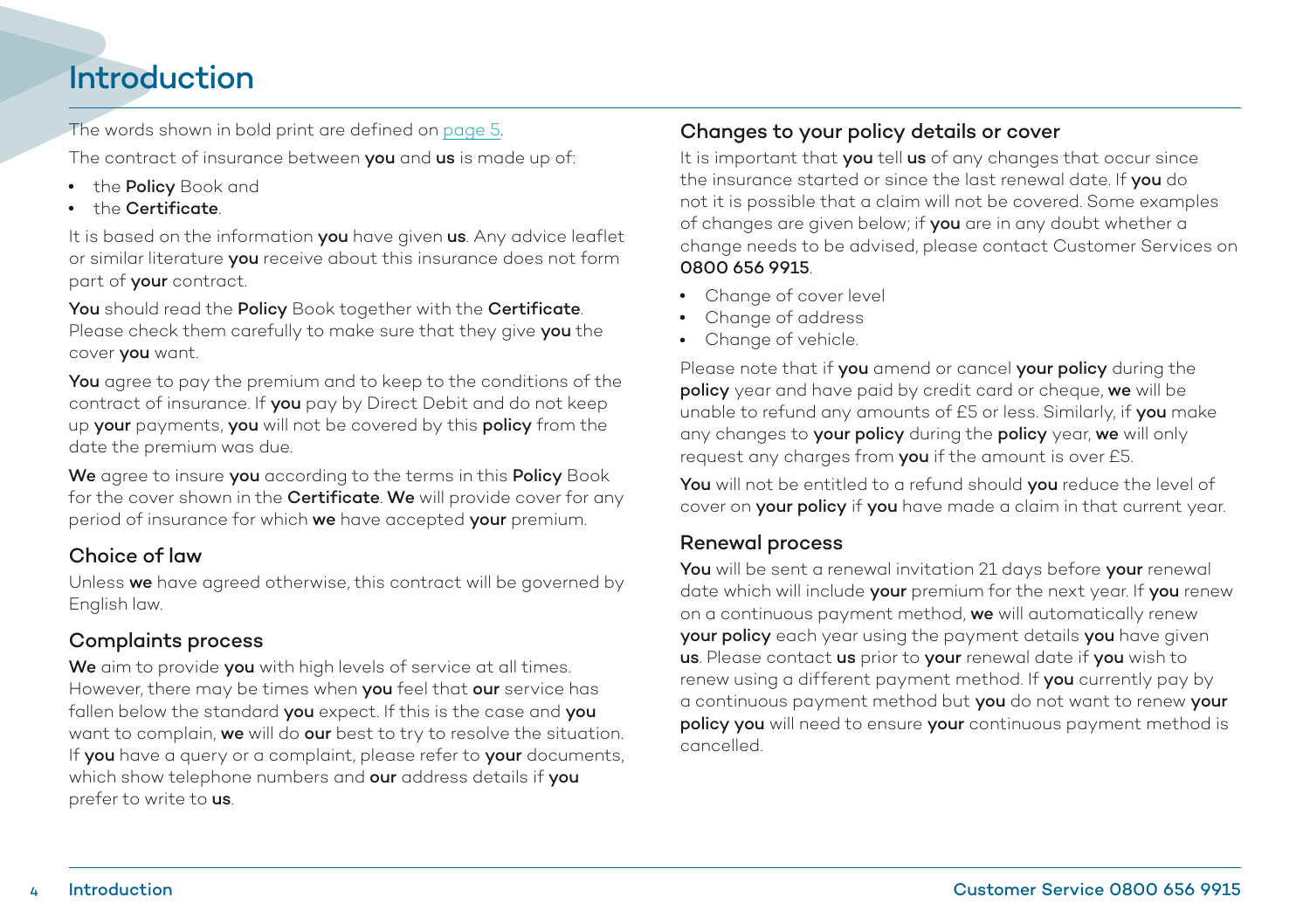## <span id="page-4-0"></span>Glossary of terms

We have defined some words and phrases that appear throughout the policy. They have the meanings shown next to them and are shown in bold print:

| Certificate            | A record of your insurance. Please read the<br>Certificate carefully as it sets out the cover we<br>will give you under this policy (we will give you<br>a replacement Certificate whenever you renew                                                                              | Insured vehicle | Any vehicle we have agreed to cover and which<br>is shown on your Certificate under this policy<br>which complies with the vehicle specifications<br>described in General condition 2 on page 29. |  |  |
|------------------------|------------------------------------------------------------------------------------------------------------------------------------------------------------------------------------------------------------------------------------------------------------------------------------|-----------------|---------------------------------------------------------------------------------------------------------------------------------------------------------------------------------------------------|--|--|
|                        | the <b>policy</b> or if you make any changes to the<br>policy during the period of cover).                                                                                                                                                                                         | Insurer         | The insurer shown in your documents.                                                                                                                                                              |  |  |
| Force majeure<br>event | An event beyond our reasonable control<br>which includes without limitation fire, flood,<br>inclement weather, earthquake, accident, civil                                                                                                                                         | Period of cover | The period between the start date of your<br>cover and the expiry date shown on your<br>current Certificate.                                                                                      |  |  |
|                        | disturbances, war, rationing, embargoes, strikes,<br>labour problems, delays in transportation,<br>inability to secure necessary materials, delay                                                                                                                                  | Policy          | This book and your Certificate, which together<br>form the details of the contract between you<br>and us.                                                                                         |  |  |
|                        | or failure of performance of any supplier or                                                                                                                                                                                                                                       | Policyholder    | The person named on your Certificate.                                                                                                                                                             |  |  |
|                        | subcontractor (which cannot reasonably<br>be avoided by us), acts of God and acts of<br>government.                                                                                                                                                                                | Saga            | Saga Services Limited                                                                                                                                                                             |  |  |
|                        |                                                                                                                                                                                                                                                                                    | Strike(s)       | Any form of industrial action taken by workers,                                                                                                                                                   |  |  |
| Home                   | Your permanent place of residence in the<br>United Kingdom.                                                                                                                                                                                                                        |                 | carried out with the intention of preventing,<br>restricting or otherwise interfering with<br>the production of goods or the provision of                                                         |  |  |
| Insured incident       | Immobilisation of the insured vehicle as a                                                                                                                                                                                                                                         |                 | services.                                                                                                                                                                                         |  |  |
|                        | result of breakdown, road accident, malicious<br>damage, accidental damage, fire, flat tyre, lack<br>of fuel, flat battery, loss or breakage of vehicle<br>keys, within the United Kingdom.                                                                                        | United Kingdom  | England, Scotland, Wales, Northern Ireland, the<br>Isle of Man and the Channel Islands.                                                                                                           |  |  |
|                        |                                                                                                                                                                                                                                                                                    | We, Us, Our     | The insurer.                                                                                                                                                                                      |  |  |
| Insured person(s)      | You and any other person (up to the number<br>of passengers allowed as shown in the Vehicle<br>Registration Document) who, at the time of<br>the insured incident, is driving or riding as a<br>passenger in the insured vehicle with your<br>permission and is not a hitch-hiker. | You, Your       | The <b>policyholder</b> whose name is on the<br>Certificate or, in the event of the policyholder's<br>death, the <b>policyholder's</b> legal personal<br>representatives.                         |  |  |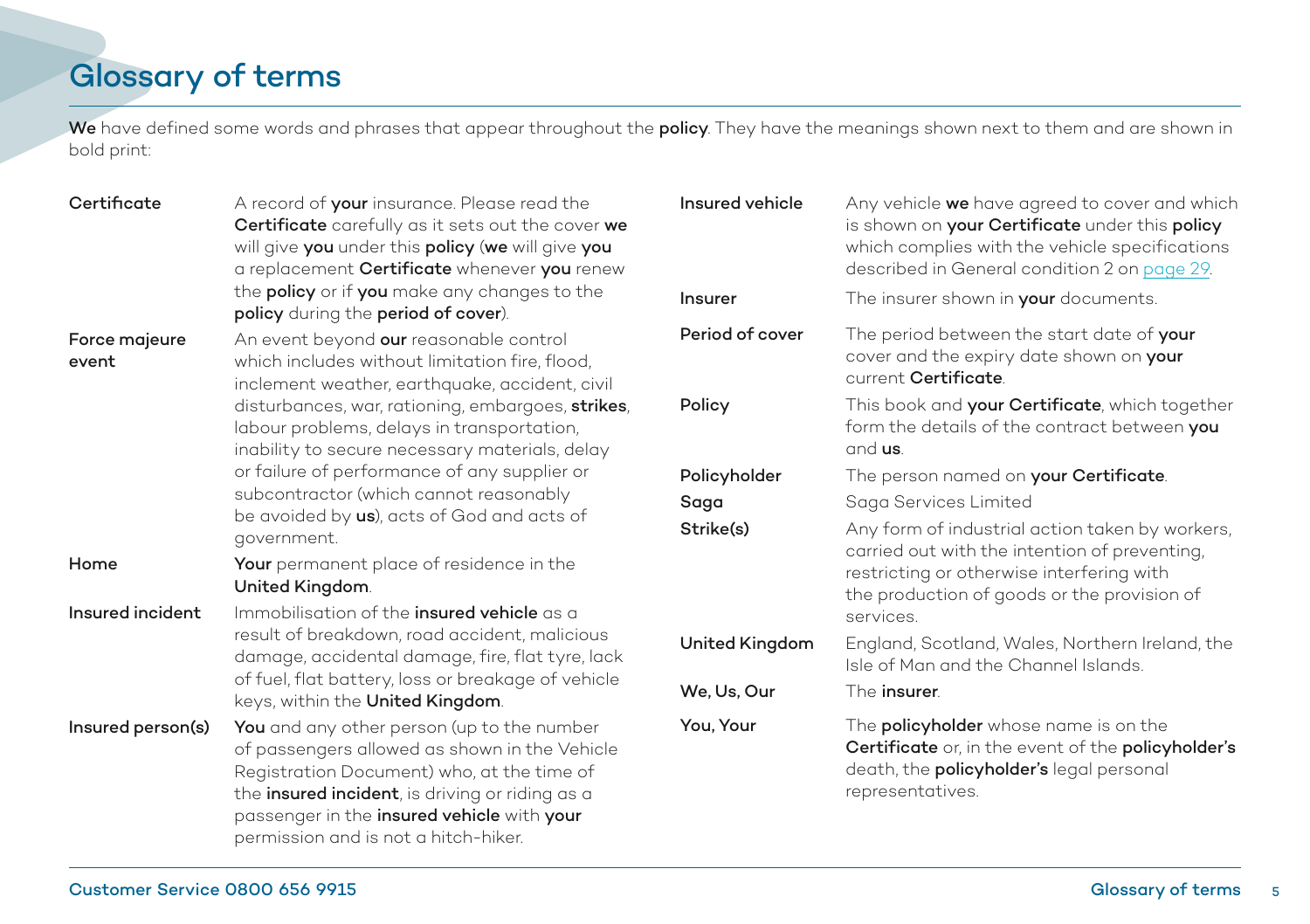## <span id="page-5-0"></span>Cover details

|                                        | <b>Cover level</b> |                  |                          |                          |          |
|----------------------------------------|--------------------|------------------|--------------------------|--------------------------|----------|
| <b>Service description</b>             | <b>Essential</b>   | <b>Home Call</b> | <b>National Recovery</b> | Comprehensive            | Premier  |
| Section 1 - Roadside assistance        |                    |                  |                          |                          |          |
| Section 2 - Caravan and trailer cover  |                    |                  |                          |                          |          |
| Section 3 - Recovery after an accident |                    |                  |                          |                          |          |
| Section 4 - Home call                  |                    |                  |                          |                          |          |
| Section 5 - National recovery          |                    |                  |                          | $\overline{\mathscr{S}}$ |          |
| Section 6 - Driver care                |                    |                  |                          |                          |          |
| Section 7 - European cover             |                    |                  |                          |                          |          |
| Section 8 - Holiday departure cover    |                    |                  |                          |                          |          |
| Section 9 - Personal cover             | Optional           | Optional         | Optional                 | Optional                 | Optional |
| Section 10 - Additional vehicle cover  | Optional           | Optional         | Optional                 | Optional                 | Optional |

The cover applies throughout the United Kingdom except when we say otherwise. Your vehicle is also covered when in transit within these countries and between any of their ports.

You are covered for up to five call outs in any period of cover when driving abroad. Any additional call outs will be at a cost to the policyholder.

If the insured person becomes ill during a journey in the United Kingdom and no one within the party can drive the insured vehicle, we may be able to provide a replacement driver. This service is discretionary, and we will decide whether or not to provide this service.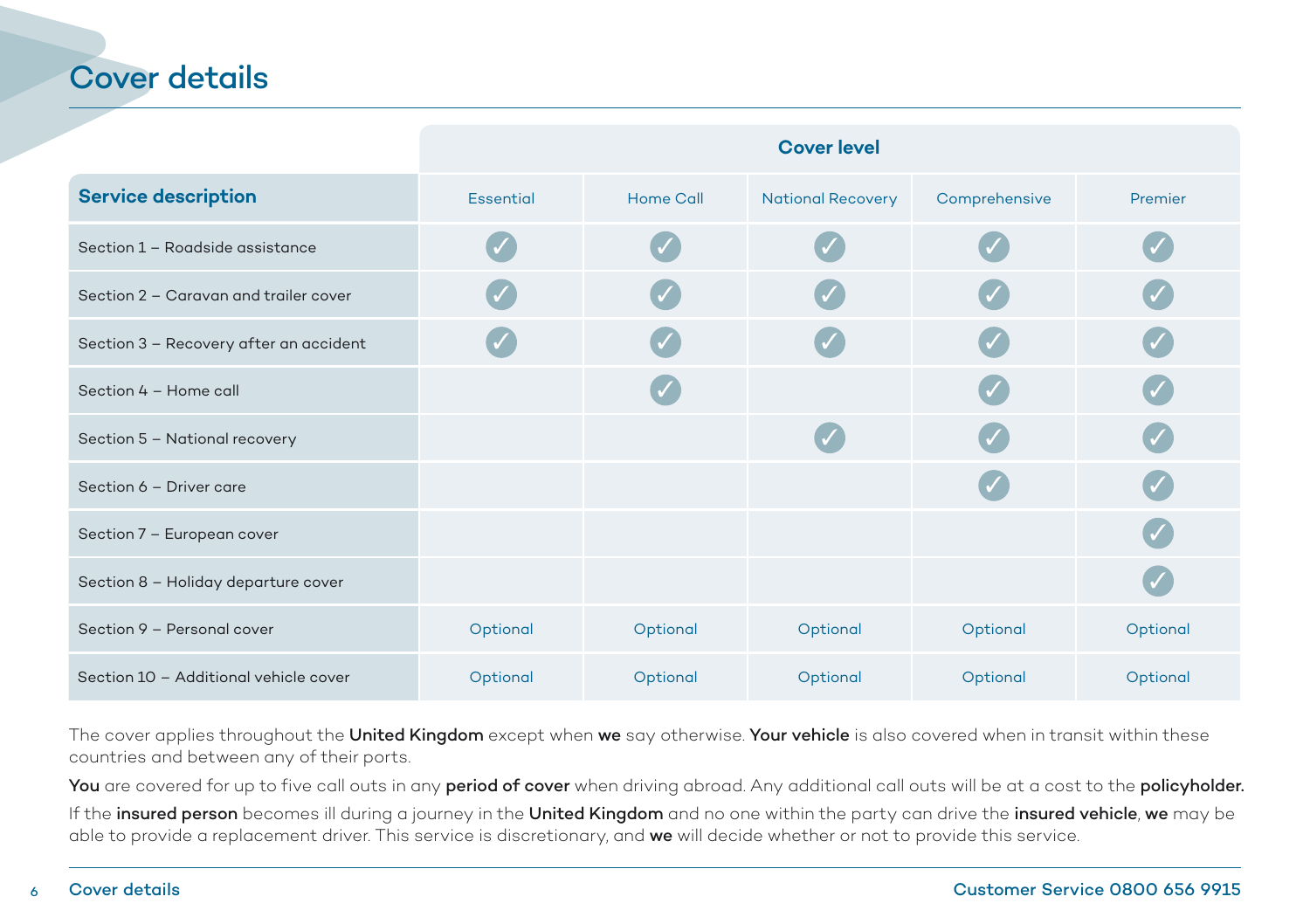## Section 1 – Roadside assistance

This section should be read in conjunction with the 'General exceptions' on [pages 27 and 28](#page-26-0), 'General conditions' on [pages 29 to 32](#page-28-0) and 'What to do if you have a breakdown or accident' on [page 33.](#page-32-0)

Following an insured incident occurring at least  $1/4$  mile from either **your home** or the place where the **insured vehicle** is usually kept, we will arrange for roadside assistance and, if necessary, transportation of the insured vehicle and insured persons to either:

- **.** a single destination of your choice in the United Kingdom within ten miles of the **insured incident**; or
- a suitable repairer of **your** choice in the United Kingdom within ten miles of the **insured incident**.

Assistance will be provided until we or our service provider consider that the insured vehicle cannot be repaired at the roadside.

If we recover the insured vehicle to a garage, we will reimburse you for taxi costs to continue the journey to a single destination within 20 miles.

We will also, if necessary, relay up to three telephone messages to advise of unforeseen travel delays.

#### **We** cover the following **We** cover the following **We** do not cover the following

Any insured incident occurring within  $1/4$  mile of either your home or the place where the insured vehicle is usually kept.

Any extra costs if the insured vehicle cannot be repaired at the roadside and/or has been transported to the location of your choice.

Any extra costs where transportation of the *insured* vehicle exceeds ten miles.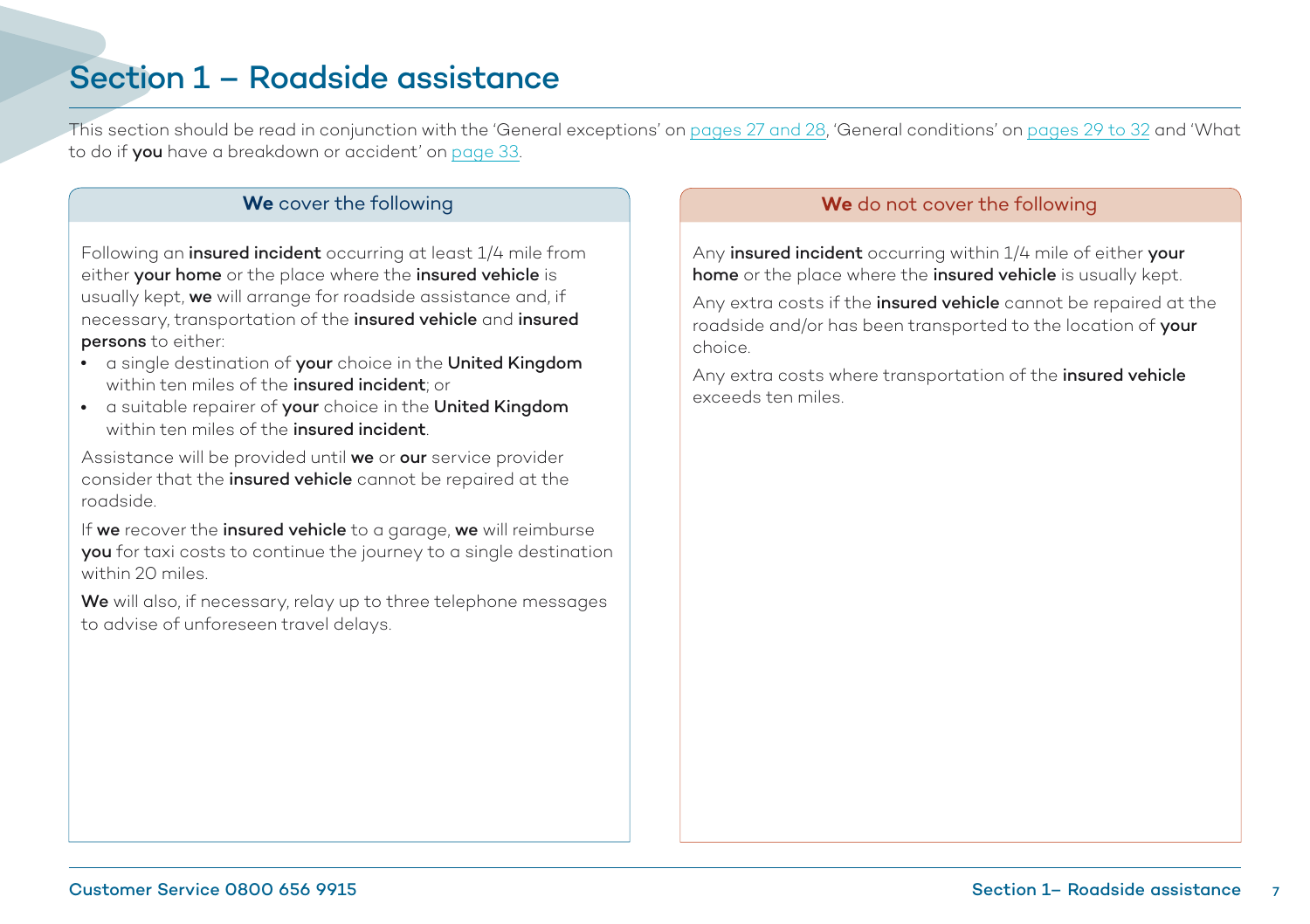## Section 2 – Caravan and trailer cover

This section should be read in conjunction with the 'General exceptions' on [pages 27 and 28](#page-26-0), 'General conditions' on [pages 29 to 32](#page-28-0) and 'What to do if you have a breakdown or accident' on [page 33.](#page-32-0)

Your caravan or trailer will have the same cover as the insured vehicle when being towed by the insured vehicle provided:

- 1. it conforms to The Motor Vehicles (Constructions and Use) Regulations 1986, as amended or replaced from time to time; and
- 2. fits to a standard 50mm towball; and
- 3. is of a proprietary make.

#### **We** cover the following **We** do not cover the following

Any caravan or trailer that does not meet the conditions opposite.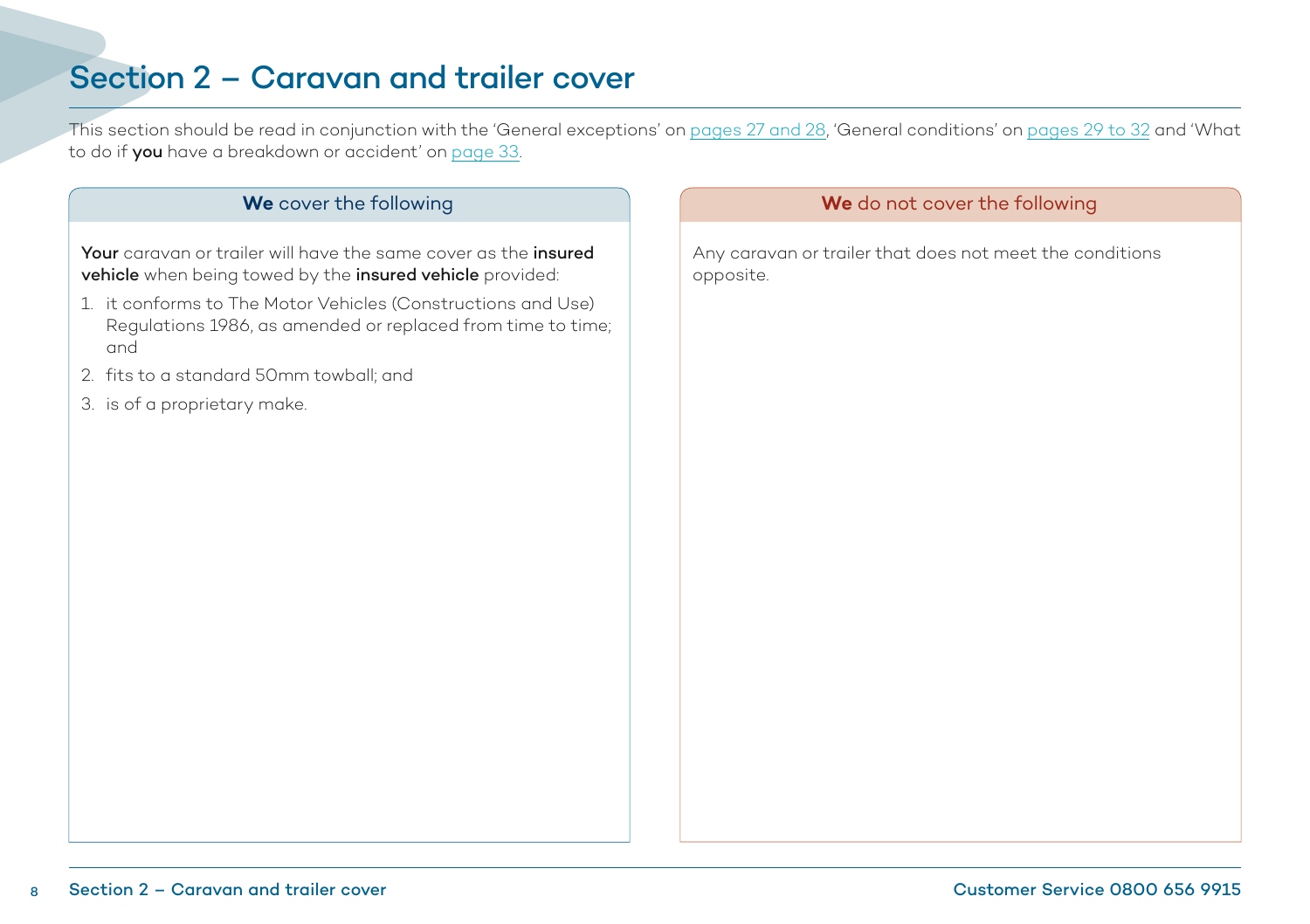## Section 3 – Recovery after an accident

This section should be read in conjunction with the 'General exceptions' on [pages 27 and 28](#page-26-0), 'General conditions' on [pages 29 to 32](#page-28-0) and 'What to do if you have a breakdown or accident' on [page 33.](#page-32-0)

- 1. If the insured vehicle cannot be driven as a result of an accident in the United Kingdom, we will take the insured vehicle and insured persons to a single destination of your choice in the United Kingdom; and
- 2. we will then take the insured vehicle to a suitable repairer of your choice within ten miles of your chosen destination.

If we recover the insured vehicle to a garage, we will reimburse you for taxi costs to continue the journey to a single destination within 20 miles.

#### **We** cover the following **We** cover the following **We** do not cover the following

Recovery of the *insured vehicle* to a repairer more than ten miles from **your** destination.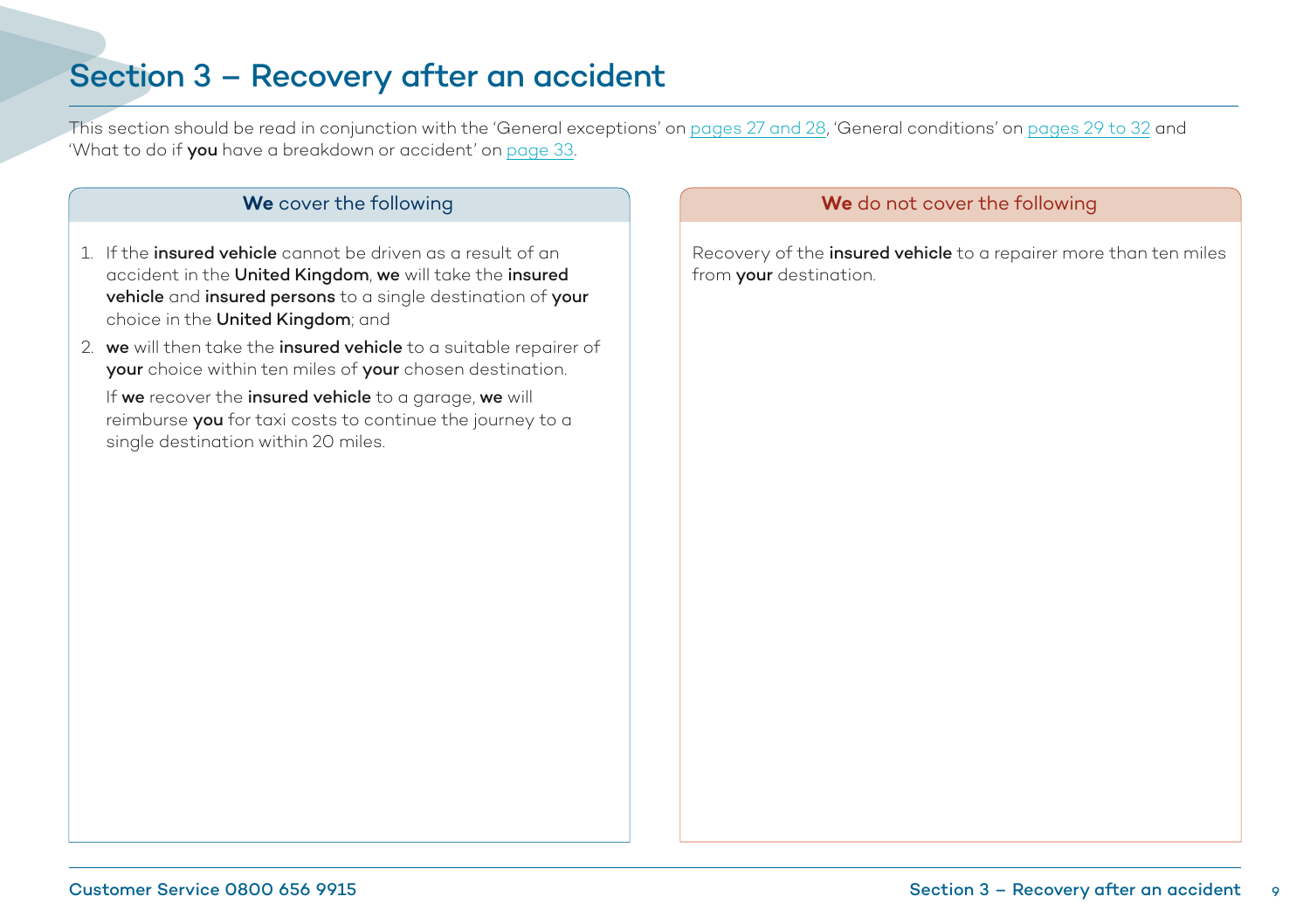## Section 4 – Home call

This section only applies if it is included under **your** cover level in the table on [page 6.](#page-5-0) This section should be read in conjunction with the 'General exceptions' on [pages 27 and 28,](#page-26-0) 'General conditions' on [pages 29 to 32](#page-28-0) and 'What to do if you have a breakdown or accident' on [page 33.](#page-32-0)

If an insured incident takes place within  $1/4$  mile of your home or the place where the insured vehicle is usually kept, we will arrange for roadside assistance and, if necessary, transportation of the insured vehicle and insured persons, to either:

- a single destination of **your** choice in the United Kingdom within ten miles of the **insured incident**; or
- a suitable repairer of your choice in the United Kingdom within ten miles of the **insured incident**

Assistance will be provided until we or our service provider consider that the *insured* vehicle cannot be repaired at the roadside.

If we recover the insured vehicle to a garage, we will reimburse you for taxi costs to continue the journey to a single destination within 20 miles.

We will also, if necessary, relay up to three telephone messages to advise of unforeseen travel delays.

#### **We** cover the following **We** do not cover the following

Any extra costs where transportation of the insured vehicle exceeds ten miles.

Any extra costs if the *insured vehicle* cannot be repaired at the roadside and/or has been transported to the location of your choice.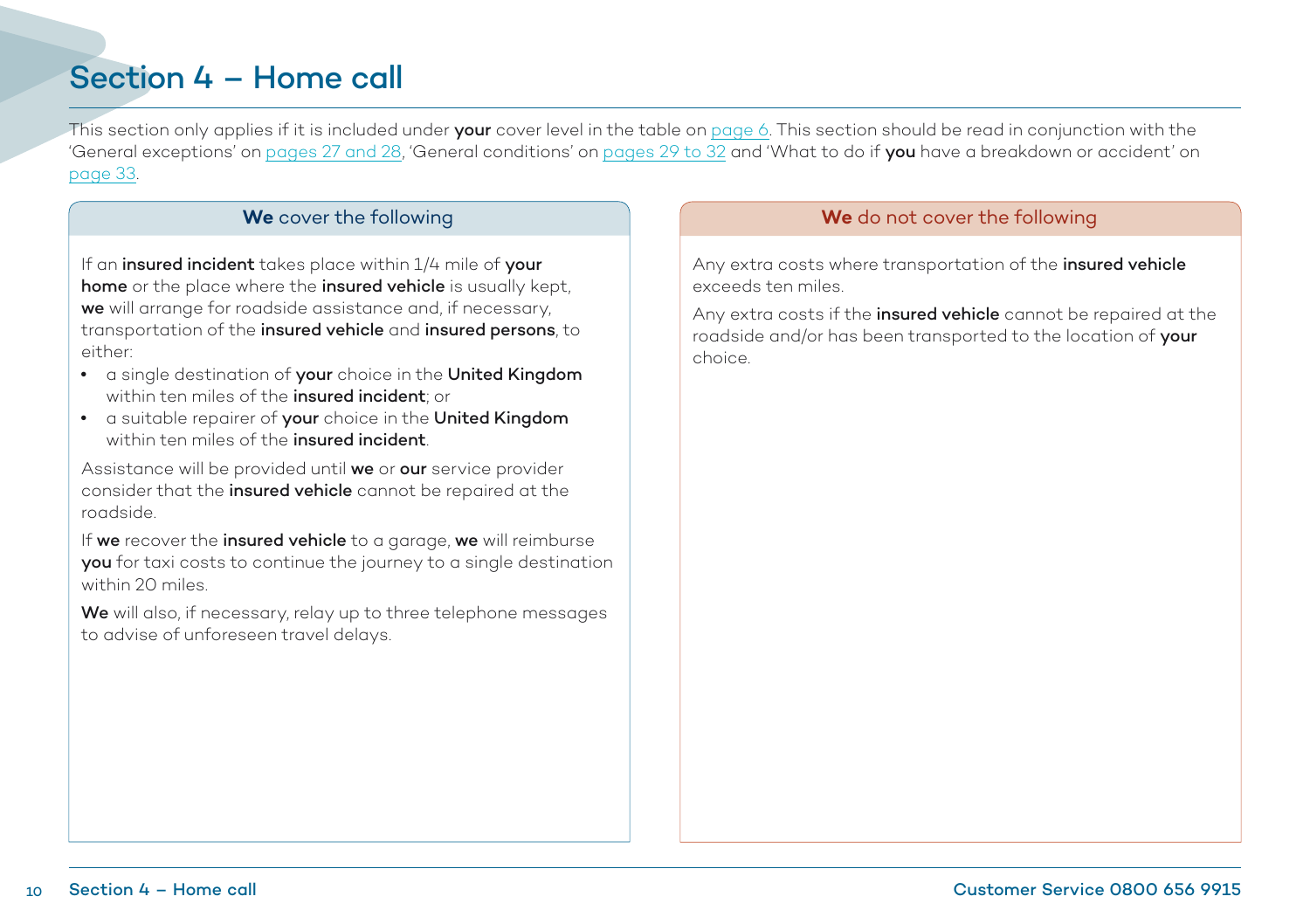# Section 5 – National recovery

This section only applies if it is included under **your** cover level in the table on [page 6.](#page-5-0) This section should be read in conjunction with the 'General exceptions' on [pages 27 and 28,](#page-26-0) 'General conditions' on [pages 29 to 32](#page-28-0) and 'What to do if you have a breakdown or accident' on [page 33.](#page-32-0)

Following an insured incident occurring at least  $1/4$  mile from either your home or the place where the insured vehicle is usually kept, we or our service provider will decide whether the insured vehicle can be repaired at the roadside by the end of the working day or whether it will need to be recovered. We will arrange for roadside assistance and, if necessary, transportation of the insured vehicle and insured persons, to your choice of the following in the United Kingdom:

- **vour home**; or
- **•** your original intended destination; or
- a suitable repairer of your choice within ten miles of either the insured incident, your home or your original intended destination.

We will also, if necessary, relay up to three telephone messages to advise of unforeseen travel delays.

#### **We** cover the following **We** do not cover the following

Any insured incident occurring within  $1/4$  mile of either your home or the place where the insured vehicle is usually kept.

Any extra costs if the *insured vehicle* cannot be repaired at the roadside and/or has been transported to the location of vour choice.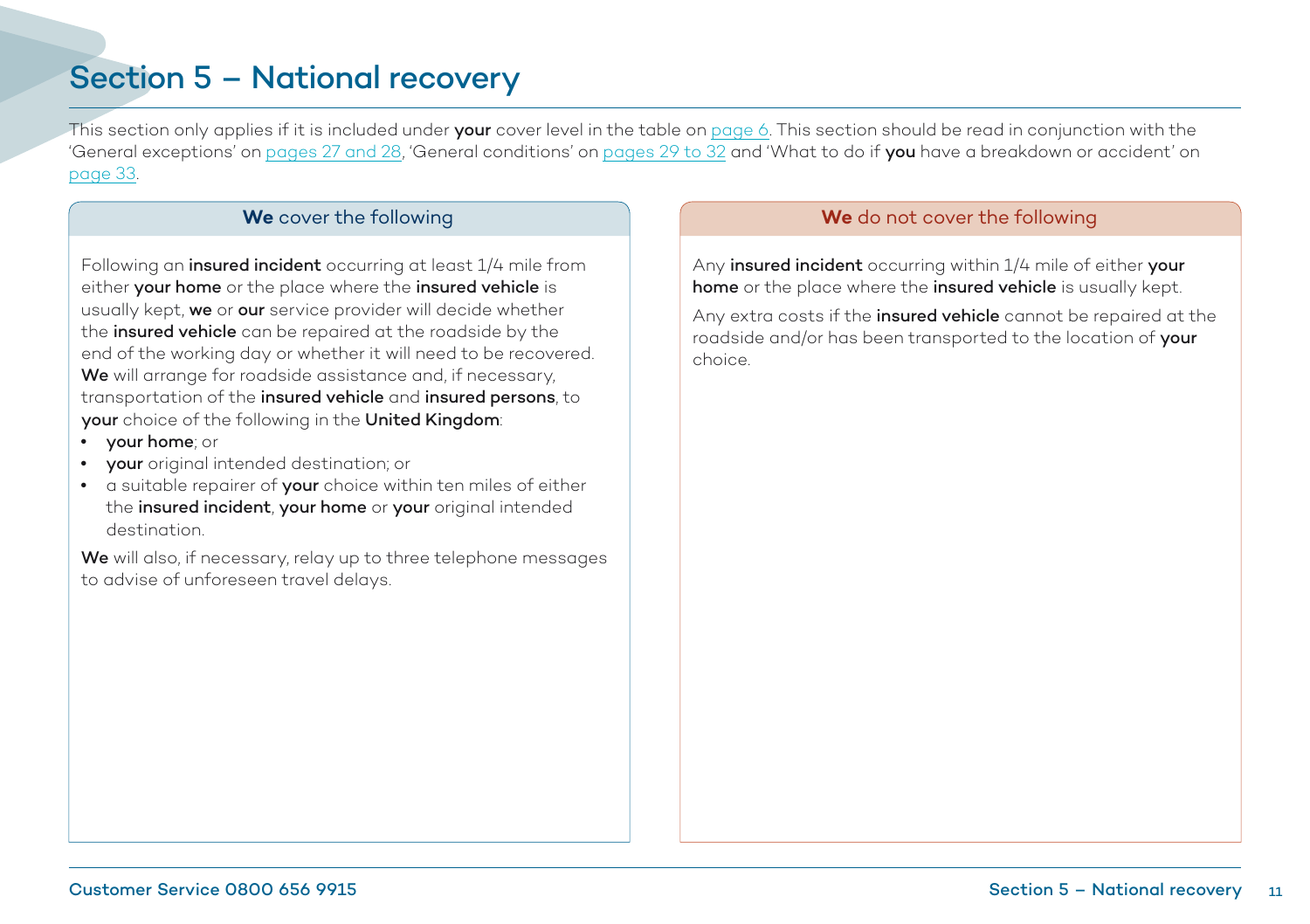# Section 6 – Driver care

This section only applies if it is included under **your** cover level in the table on [page 6.](#page-5-0) This section should be read in conjunction with the 'General exceptions' on [pages 27 and 28,](#page-26-0) 'General conditions' on [pages 29 to 32](#page-28-0) and 'What to do if you have a breakdown or accident' on [page 33.](#page-32-0)

If it is apparent that repairs to the *insured vehicle* cannot be effected by us by the end of the working day, or if the insured vehicle has been stolen and not recovered, or is recovered but not in a roadworthy condition all on the same day, we will arrange and pay for the transportation of the *insured vehicle* and insured persons, to your choice of the following in the United Kingdom:

- <sup>l</sup> your home; or
- **vour** original intended destination; or
- a suitable repairer of **your** choice within ten miles of either the insured incident, your home or your original intended destination.

We will also, if necessary, relay up to three telephone messages to advise of unforeseen travel delays.

We will also, if necessary, pay for one single, standard class ticket by air, rail, taxi or public transport in the United Kingdom for you or any authorised driver to collect the insured vehicle following repair, up to a maximum cost of £150.

We will also provide you, in the United Kingdom, with your choice of one of the following three options, subject to availability and the most appropriate option based on **our** expertise. In doing so we will consult with you, acting reasonably at all times:

• where available, and subject to you or the insured person meeting the terms and conditions of the hirer, a hire car of an

#### **We** cover the following **We** do not cover the following

Any costs which we have not been notified of at the time of the insured incident and which we have not previously agreed.

Vehicle hire in the event of the *insured vehicle* requiring routine servicing, being out of use temporarily under warranty or for other repair work to correct non-immobilising faults or undergoing repair of cosmetic damage.

The cost of any fuel and oil used, any lost deposit due to damage to the replacement vehicle or failure to replace the fuel or any additional insurance offered by the replacement vehicle hirers.

Any fines, tolls or other costs that you would have to pay in continuing **your** journey.

Any vehicle hire costs incurred if the hire commences more than 48 hours after the occurrence of the insured incident.

Any expenses incurred for alcoholic drinks.

More than one night of overnight accommodation.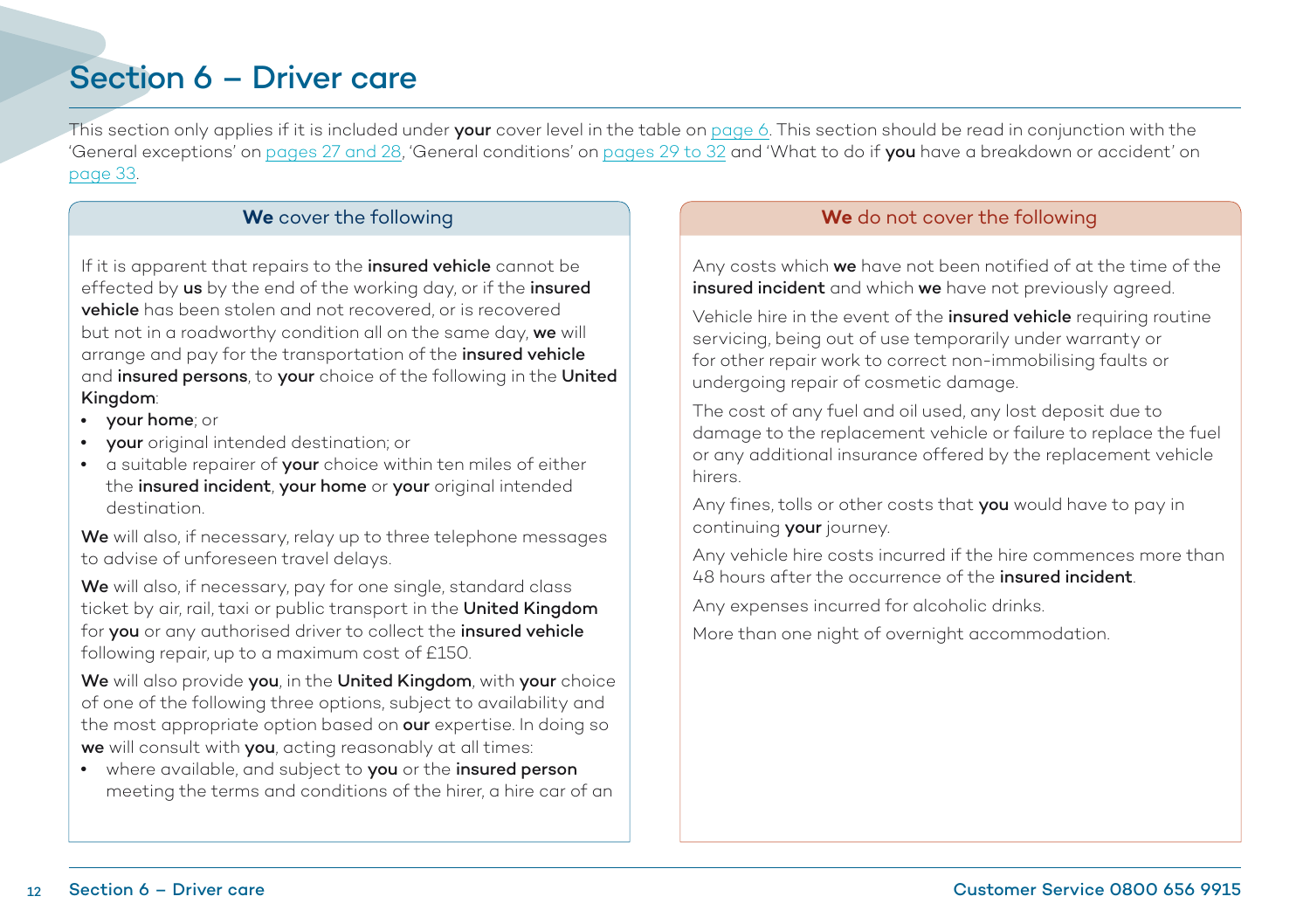#### **We** cover the following **We** do not cover the following

equivalent level to the *insured vehicle* up to a maximum of 2000cc for two consecutive days, or until the *insured vehicle* has been fixed, if sooner (we cannot guarantee that the hire car will be fitted with a roof rack or tow bar), or

- the cost for the *insured persons* to either continue the journey or return to your home by your choice of alternative transport, up to a maximum cost of £150 per person, or £500 for the whole party, whichever is less; or
- overnight bed and breakfast accommodation, for one night whilst awaiting repairs, provided that the insured incident occurs more than 25 miles from your home or your original intended destination, up to a maximum cost of £150 per insured person or £600 for the whole party, whichever is less.

Provision of a chauffeur

If your only driver cannot drive because of accidental injury, sudden illness or death, we will:

- **.** arrange a chauffeur to take the insured persons, the insured vehicle and your baggage to your destination in the United Kingdom;
- arrange to get the patient home or to a local hospital as soon as they are fit to travel.

We will need to see all medical and other evidence.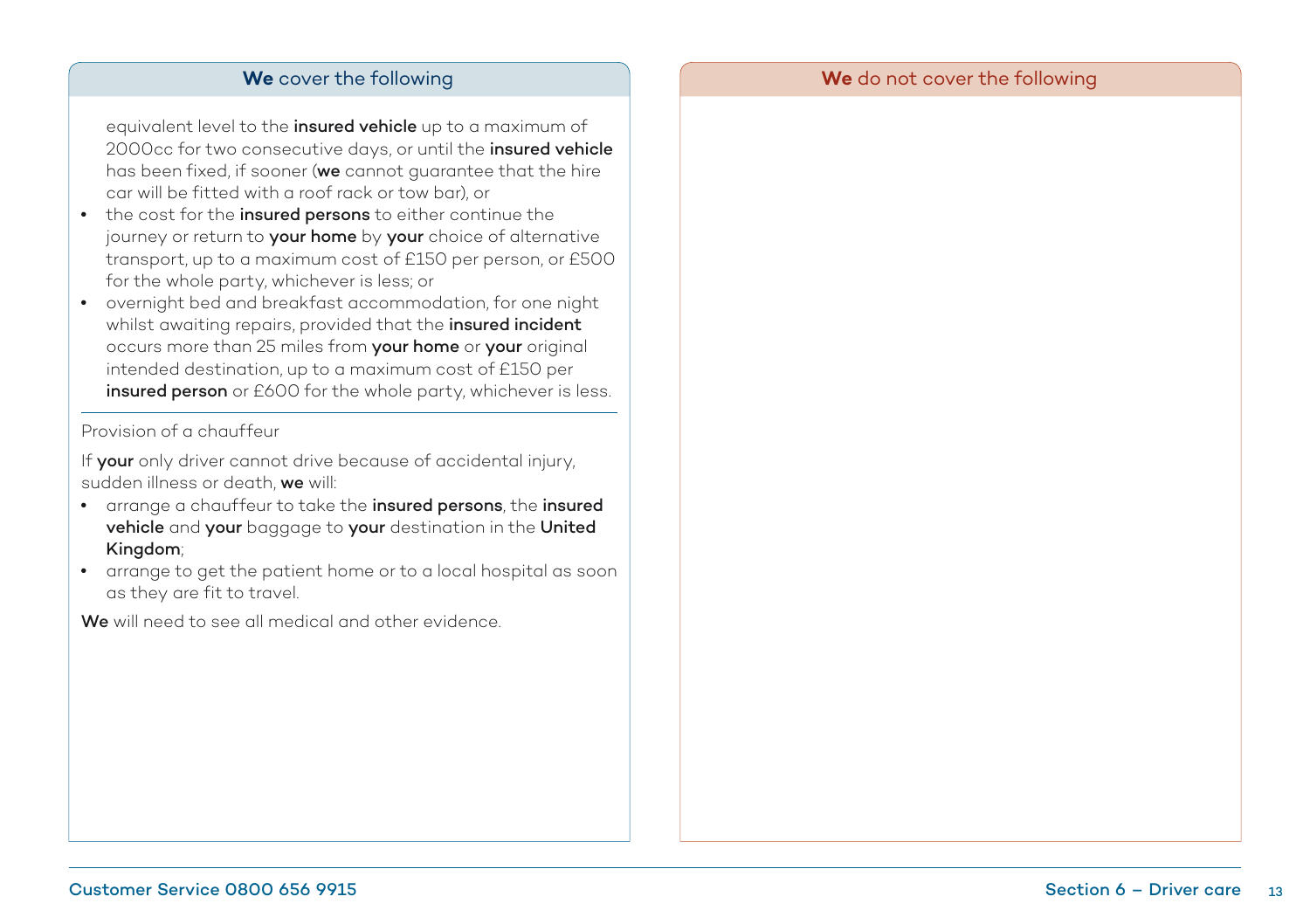## Section 7 – European cover

This section only applies if it is included under your cover level in the table on [page 6.](#page-5-0) This section should be read in conjunction with the 'General exceptions' on [pages 27 and 28,](#page-26-0) 'General conditions' on [pages 29 to 32](#page-28-0) and 'What to do if you have a breakdown or accident' on [page 33.](#page-32-0)

| Geographical<br>limits  | Albania, Andorra, Armenia, Austria, Azerbaijan,<br>Balearics, Belarus, Belgium, Bosnia Herzegovina,<br>Bulgaria, Canary Isles, Corsica, Croatia,<br>Cyprus, Czech Republic, Denmark, Estonia,<br>Finland, France, Georgia, Germany, Gibraltar,<br>Greece, Hungary, Iceland, Italy, Kosovo,<br>Latvia, Liechtenstein, Lithuania, Luxembourg,<br>Macedonia, Malta, Moldova, Monaco,<br>Montenegro, the Netherlands, Norway, Poland,<br>Portugal, Romania, Russian mainland (west of<br>Urals), San Marino, Sardinia, Serbia, Sicily, Slovak<br>Republic, Slovenia, Spain, Sweden, Switzerland,<br>Turkey in Europe plus Üsküdar, the Republic of<br>Ireland, Ukraine and Vatican City. | Trip | A journey abroad within the geographical limits<br>during the <b>period of cover</b> commencing and<br>ending in the United Kingdom. We may ask for<br>proof of this. |
|-------------------------|--------------------------------------------------------------------------------------------------------------------------------------------------------------------------------------------------------------------------------------------------------------------------------------------------------------------------------------------------------------------------------------------------------------------------------------------------------------------------------------------------------------------------------------------------------------------------------------------------------------------------------------------------------------------------------------|------|-----------------------------------------------------------------------------------------------------------------------------------------------------------------------|
| Insured incident        | Immobilisation of the <b>insured vehicle</b> as a result<br>of breakdown, road accident, malicious damage,<br>accidental damage, fire, flat tyre, lack of fuel,<br>flat battery, loss or breakage of vehicle keys,<br>within the geographical limits.                                                                                                                                                                                                                                                                                                                                                                                                                                |      |                                                                                                                                                                       |
| Lawyer                  | The legal representative or firm of lawyers or<br>other suitably qualified person, firm or company<br>acting for you.                                                                                                                                                                                                                                                                                                                                                                                                                                                                                                                                                                |      |                                                                                                                                                                       |
| Reasonable<br>prospects | Where we consider there is a 51% and above<br>chance of succeeding with <b>your</b> claim and<br>enforcing any award and that it would be<br>reasonable to advise any private paying client<br>in the same circumstances to pursue the claim.                                                                                                                                                                                                                                                                                                                                                                                                                                        |      |                                                                                                                                                                       |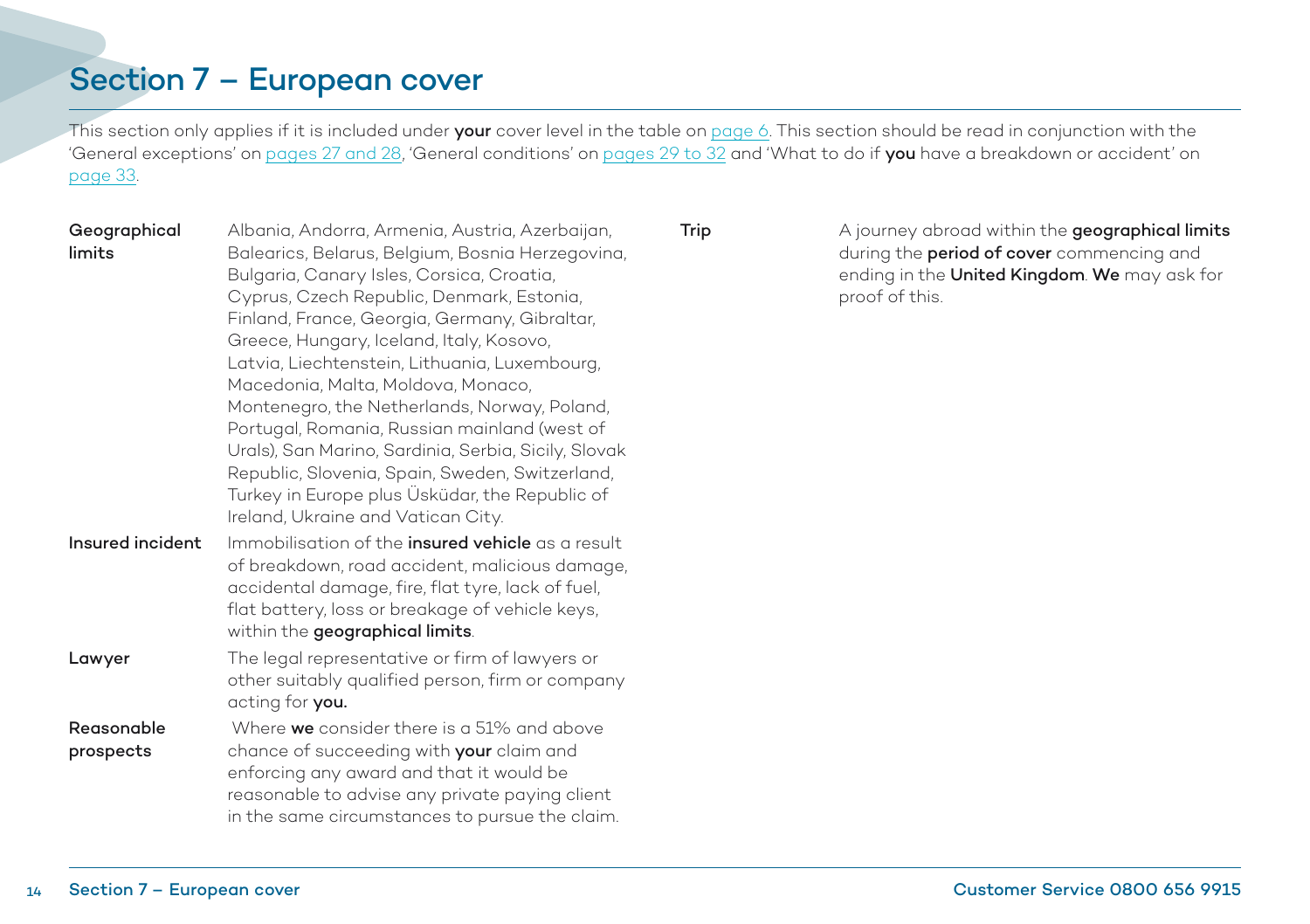### 7.1 – Roadside assistance and towing

#### **We** cover the following

#### We will:

- 1. arrange and pay for labour and call-out charges involved in providing roadside assistance after an insured incident within the **geographical limits**, if we or our service providers consider that the insured vehicle can be repaired at the roadside; or
- 2. recover the *insured vehicle* to a local garage or safe storage place after an insured incident, and
	- pay for the initial fault diagnosis; and
	- contribute towards the garage labour charges up to £150 when the *insured vehicle* can be repaired on the same day; and
	- help you purchase replacement parts if they cannot be found locally, and pay for them to be delivered.

#### **We** do not cover the following

Any charges for storing the insured vehicle.

Any costs for spare parts, garage labour and materials used by the local repairer in repairing the insured vehicle.

If, following an insured incident, the insured vehicle needs to be repaired, you must not delay or refuse repairs whilst you are within the **geographical limits**. If you do, and in our reasonable opinion, that would lead to additional costs being incurred, we reserve the right to refuse to provide cover.

### 7.2 – Loss of use of the insured vehicle

#### **We** cover the following

If at any time during your trip, you cannot use the insured vehicle because of an insured incident within the geographical limits, and we or our service providers reasonably believe that the insured vehicle will be out of use for more than eight hours; or if the insured vehicle is stolen within the geographical limits and not recovered within eight hours, we will organise and pay for the costs of one of the following, subject to availability:

1. taking all insured persons, and your luggage to your original intended destination, within the geographical limits, and then

#### **We** do not cover the following

The cost of any fuel and oil used, any lost deposit due to damage to the replacement vehicle or failure to replace the fuel or any additional insurance offered by the replacement vehicle hirers.

Any fines, tolls or other costs that you would have to pay in continuing your trip.

Any expenses incurred for alcoholic drinks.

Additional costs for repatriating any animal(s) or pet(s).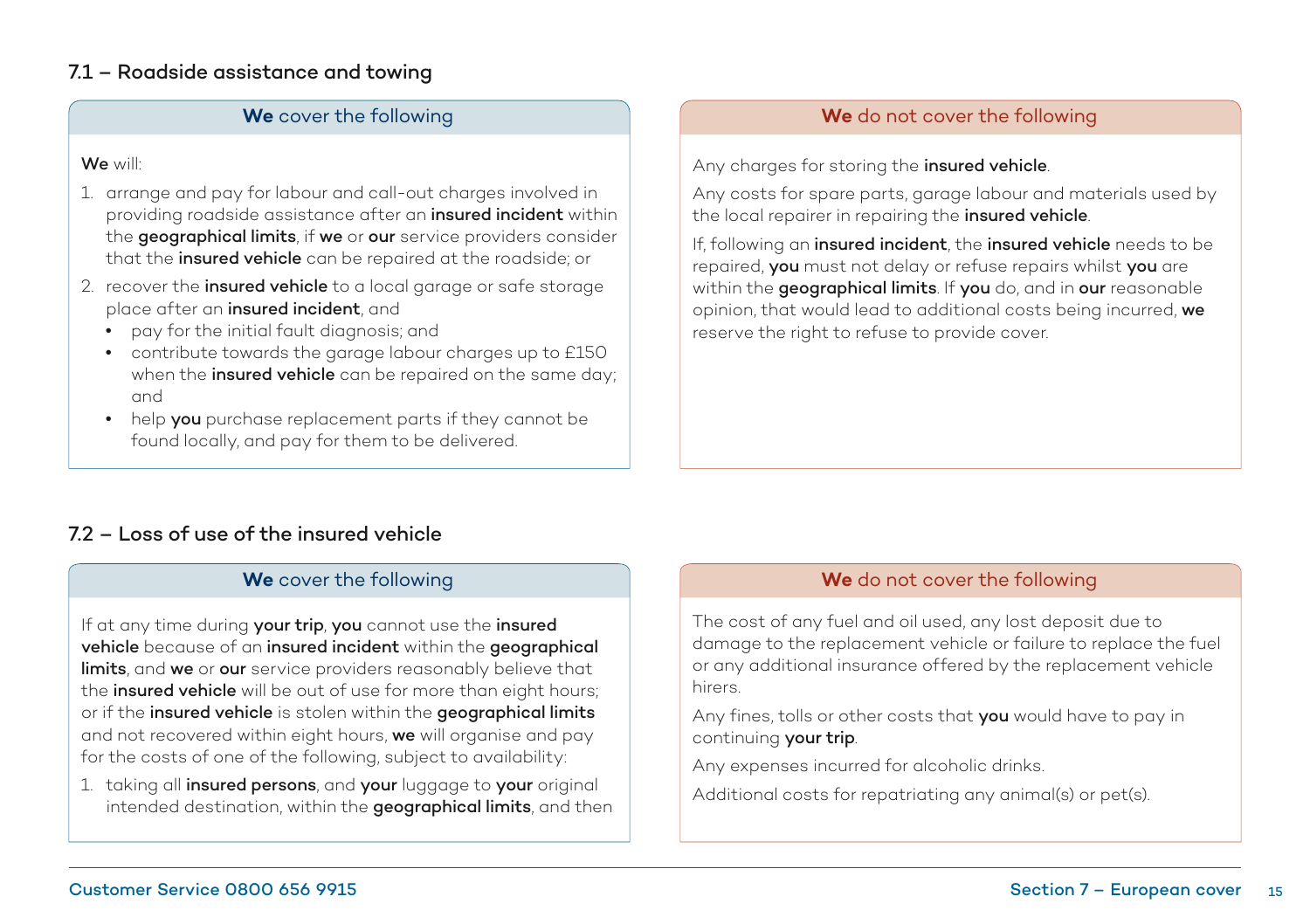#### **We** do not cover the following

#### **We** cover the following

returning **you** to the *insured vehicle* after it has been repaired; or

- 2. accommodation, including one daily meal for all insured persons while the insured vehicle is repaired, up to a maximum of £50 a day for each person for up to five days; or
- 3. a hire car while the **insured vehicle** remains unserviceable or is repatriated for up to 14 consecutive days in total. In some cases, you may have to pay for the vehicle hire services locally; if this happens, we will give you a refund as long as you have received advanced approval from our European control centre (we cannot guarantee that a hire vehicle will always be available or that it will be fitted with a tow bar or roof rack). You or the insured person must comply with the terms and conditions of the hirer and pay any deposit the vehicle hire company requests.
- 4. a standard class ticket up to £125 per person per day and £1,500 in total for travel by air, rail, taxi or public transport.

### 7.3 – Emergency repairs

#### **We** cover the following

If the insured vehicle suffers damage to windows, windscreens or locks caused by forcible or attempted forcible entry, we will reimburse you up to £180 for:

- 1. immediate emergency costs incurred in order to continue the trip; or
- 2. the costs of recovering the **insured vehicle** to a local repairer (excluding any parts) to ensure the insured vehicle is secure

#### **We** do not cover the following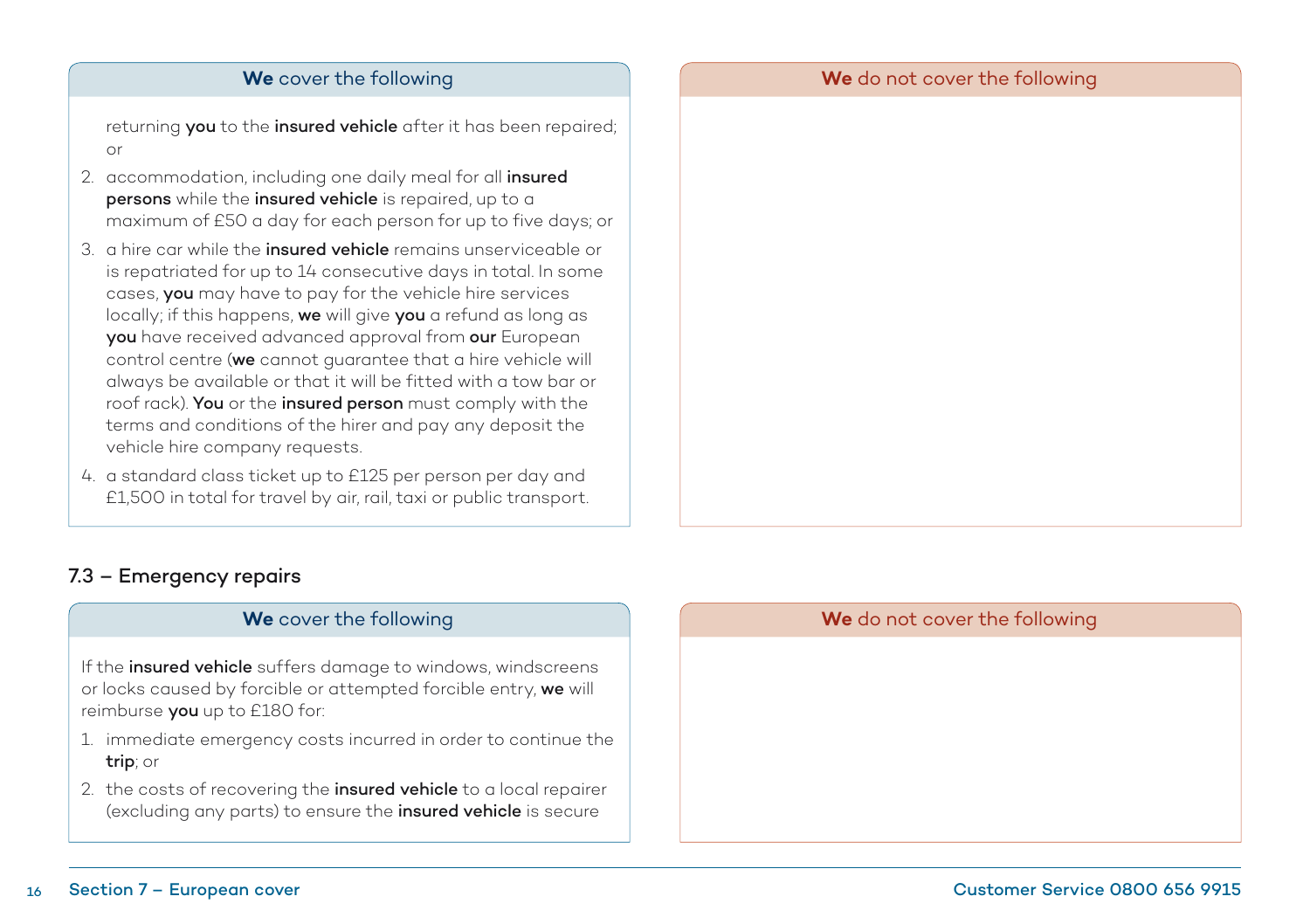#### **We** cover the following

and roadworthy.

The break-in must be reported to the police within 24 hours in order to obtain a written report.

### 7.4 – Returning the insured vehicle to the United Kingdom

#### **We** cover the following

If the insured vehicle cannot be repaired, following an insured incident within the geographical limits, before your scheduled return to the United Kingdom, or the insured vehicle is stolen within the geographical limits and not recovered until after you have returned to the United Kingdom, subject to you making all travel arrangements in advance with us, ensuring all costs and expenses that are recoverable under this policy are agreed with us in advance and any unused travel tickets you arranged for your trip are used for the repatriation of the insured vehicle before we provide any alternatives under this section, we will pay for the following at our discretion:

- 1. the costs of taking all insured persons and your luggage to your home in the United Kingdom by a route and method of our choice. We will also pay for the insured vehicle to be taken to your home or to a repairer of your choice in the United Kingdom; and
- 2. if you have to leave the insured vehicle abroad, we will pay the cost of one standard class single ticket by rail or sea at our discretion and, subject to availability (or by air if the train or boat journey would be longer than 12 hours), for you or a driver of your choice to collect the insured vehicle; and

#### **We** do not cover the following

#### **We** do not cover the following

If the insured vehicle is repaired before your scheduled return to the United Kingdom then you will be responsible for returning the insured vehicle to the United Kingdom at your own cost and for all associated costs.

Any amount to repatriate the **insured vehicle** that exceeds the current market value of the insured vehicle in the United Kingdom. You will need to pay any costs that exceed this amount before we make arrangements.

Additional costs for special travel arrangements if any of the insured persons has a medical condition.

Additional costs for repatriating any animal(s) or pet(s).

Any costs incurred to legally abandon your insured vehicle.

Crossing a border from one country to another in the hire car, unless agreed with us and permitted by the hire car provider.

Any costs which we have not previously agreed relating to storage once you have been notified that the insured vehicle is ready to collect.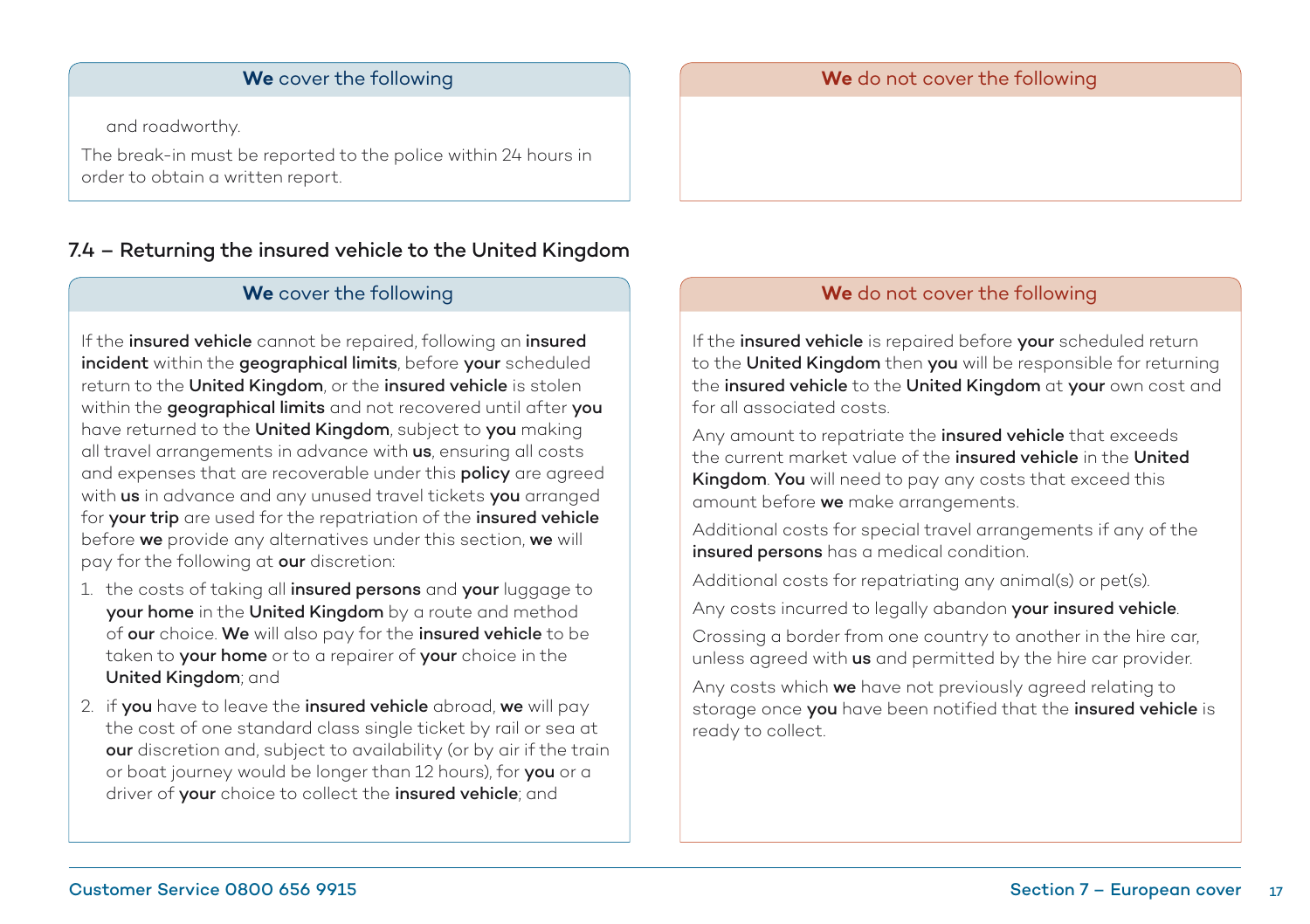#### **We** cover the following

- 3. we will also pay any necessary expenses, in our opinion, incurred on the outward journey for you or the driver of your choice collecting the insured vehicle, including accommodation charges. We will pay up to a maximum cost of £600 in total; and
- 4. we will also pay any necessary charges for storing the insured vehicle abroad before it is repaired, sent home or legally abandoned.

### 7.5 – Providing a chauffeur to return you home

#### **We** cover the following

If there is an accidental injury, sudden illness or death within the geographical limits which means that there is no insured person with the **insured vehicle** at the time who can drive the **insured** vehicle, we will pay for a qualified person to drive the insured vehicle and insured persons back to your home in the United Kingdom. We will need to see all medical and other evidence.

We will also pay your accommodation costs on your return journey, provided these costs would not have been necessary if the trip had gone ahead as planned. The most we will pay is up to a maximum of £50 a day for each insured person, for up to five days.

#### **We** do not cover the following

The cost of fuel and oil used, any fines, tolls or other costs that you would have to pay in continuing your trip.

#### **We** do not cover the following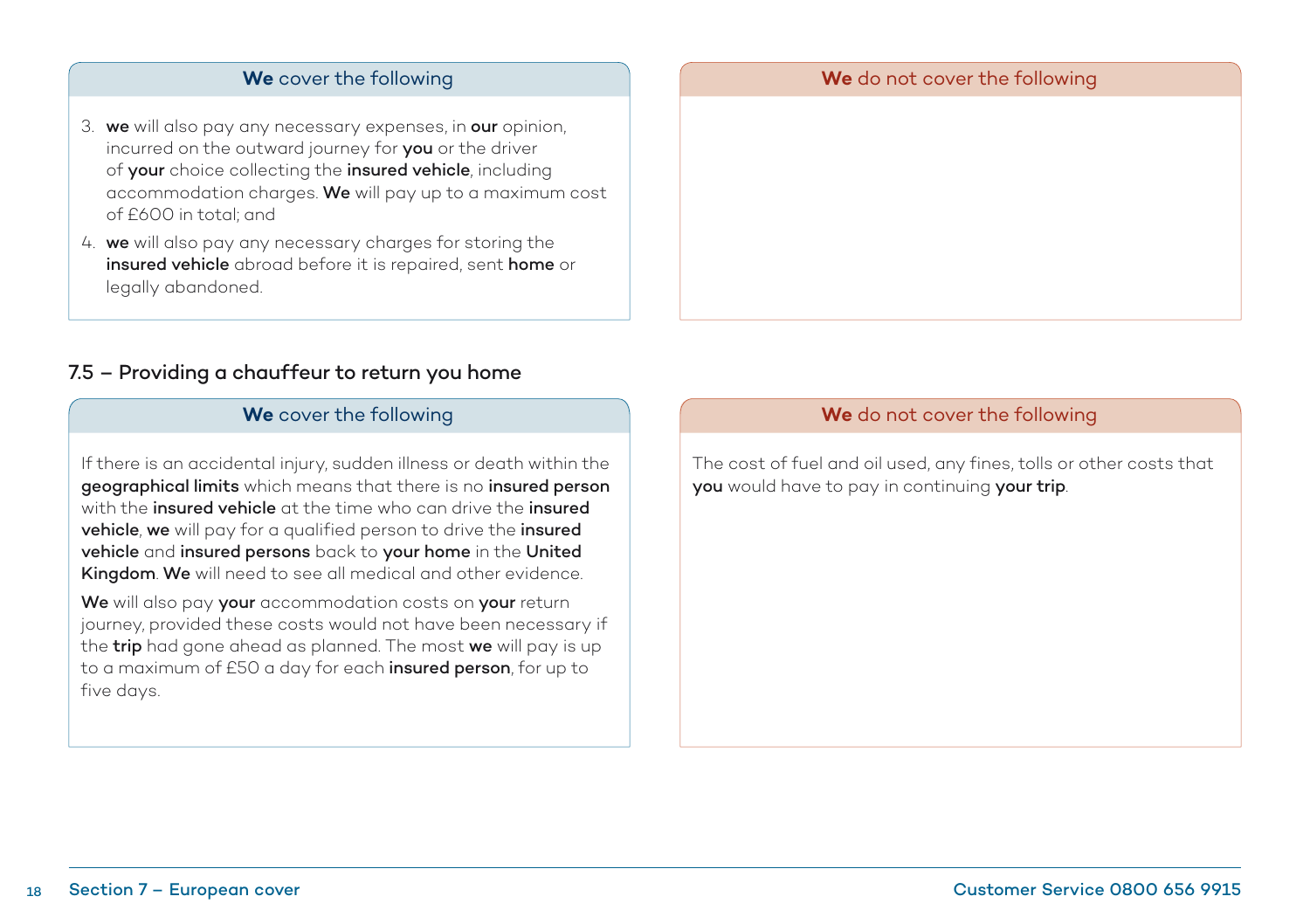### 7.6 – Delivering spare parts

#### **We** cover the following

If we cannot get hold of the spare parts locally to repair the insured vehicle following an insured incident within the geographical limits, we will arrange to have them delivered to you or the driver of the insured vehicle as quickly as possible.

#### **We** do not cover the following

Any spare parts that:

- <sup>l</sup> are no longer made; or
- cannot be bought from a wholesaler or agent; or
- cannot be exported to the country where the insured vehicle is.

Any customs duty.

Any costs for spare parts, garage labour and materials used by the local repairer in repairing the insured vehicle.

Where we have paid such costs on your behalf, we require reimbursement within one month of payment.

#### 7.7 – Legal defence

#### **We** cover the following

Up to £10,000 in respect of legal costs incurred in defending you in a court inside the geographical limits against an alleged motoring offence involving the insured vehicle during a trip. No other assistance will be provided unless you qualify for Saga Breakdown Assistance under another section of this policy.

To claim under this part of the **policy** call 01303 757 322.

#### **We** do not cover the following

Any claim not notified to us within 28 days of you receiving a summons.

Defence of any summons issued by a country outside the geographical limits.

Any legal costs arising from:

- alleged speeding offences, when no other offence is involved;
- defence of an alleged offence where, in our opinion, there are no **reasonable prospects** of affecting the outcome of the prosecution.

Any costs or expenses incurred without prior authorisation by us.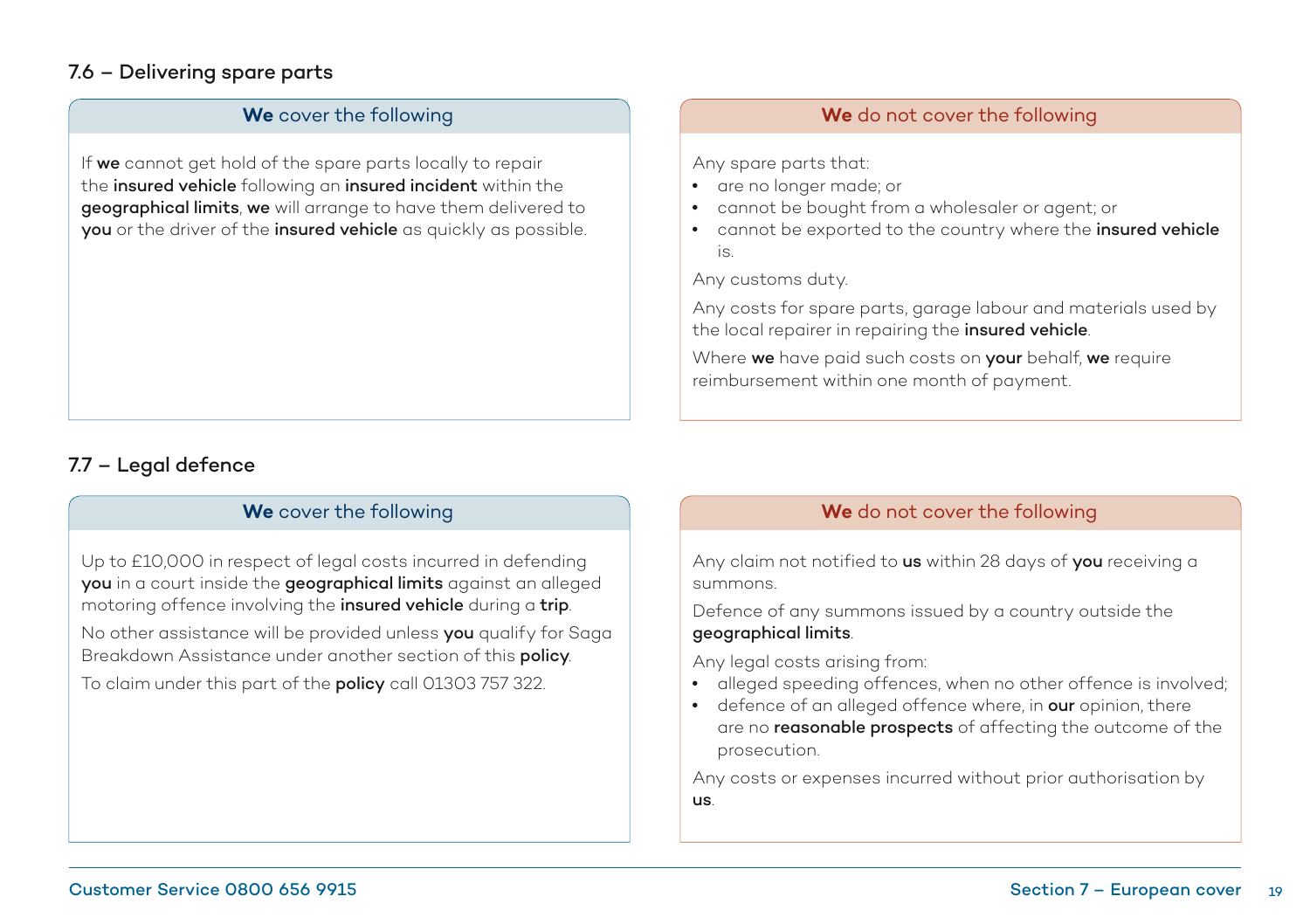#### **We** cover the following

#### 7.8 – Legal expenses

#### **We** cover the following

- 1. Your reasonable legal costs and fees, including making or defending an appeal, that you are ordered to pay by a court or tribunal, arising from a civil action to help you or your personal representative recover compensation following your death or you sustaining bodily injury during your trip in the insured vehicle caused by the fault of another.
- 2. We will pay for additional travel expenses in the event you, or any passengers in the *insured vehicle*, are obliged by a court abroad to attend in connection with an incident giving rise to an action under this section, up to a maximum of £250 per person.

#### **We** do not cover the following

Your travelling and subsistence expenses. Any fines awarded against you.

#### **We** do not cover the following

Any claim not notified to us within 180 days of the incident.

Any legal costs:

- exceeding £10,000 in total;
- where, in our opinion, there are no reasonable prospects of recovery;
- if your personal injury or your death was not sustained during your trip;
- **.** if the event occurred outside the geographical limits.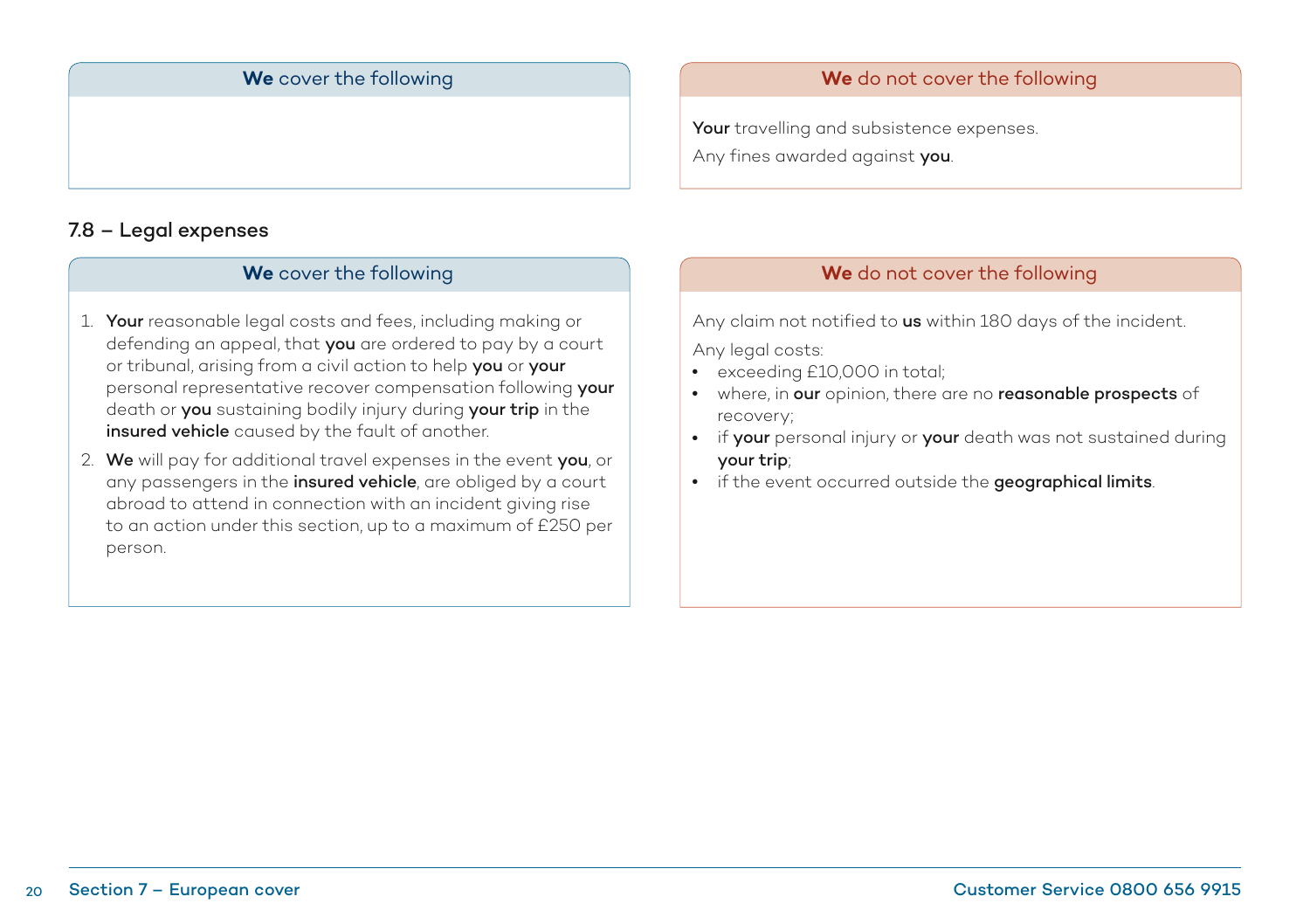### Conditions applicable to 7.7 – Legal defence and 7.8 – Legal expenses

Provided that for all claims:

1. If the lawyer is satisfied that there are reasonable prospects of a recovery we will choose a lawyer to act on your behalf. You may choose another representative if there is a conflict of interest, or legal proceedings are about to be commenced. If you do exercise your right to choose a lawyer the representative you choose will become the lawyer and you must notify us as soon as possible of the name, address and contact details of the lawyer. You will be required to ensure that the lawyer complies as appropriate with the terms of this **policy** on **your** behalf by keeping us updated regularly with the progress of your claim; keeping us informed regularly of costs incurred; informing us of any settlement offers made to or by you; and keeping us regularly updated and informed of other things regarding the conduct of **your** claim which may lead to an outcome or a cost that is not anticipated at the commencement of your claim.

With your prior agreement we will be entitled to contact your lawyer to discuss, and if possible agree, the rates that will be paid by us to the lawyer for acting on your behalf. The amount that we will pay in respect of legal costs (meaning those properly incurred and proportionate fees and expenses charged by the **lawyer**) shall not in any circumstances exceed hourly rates in line with those published in the Senior Courts Cost Office Guide for Summary Assessments of Costs which your lawyer will have readily available and which you should ask to see. The rate applicable will be the guideline rate at the time the work was conducted, for the location in which your lawyer carries on business or on your home address (whichever is the lower) and for the grade of fee earner which is appropriate for the nature or complexity of the case or task being performed. If your lawyer refuses to accept the guideline rates you will be liable to pay the **lawyer** any difference between what we pay

and the amount sought by the lawyer.

- 2. If the lawyer refuses to act for you, you must tell us immediately. If this is for reasons related to the reasonable prospects of your claim or other reason relating to your entitlement to cover under this policy, you must tell us and give the lawyer permission to share those reasons with us. If, after reviewing the information, any new representative confirms that your claim still has reasonable prospects and you have otherwise complied with the policy conditions you will be entitled to appoint a new lawyer in accordance with condition 1.
- 3. If there is a dispute between **you** and us about this section. we can both refer to an arbitrator who will be a solicitor or barrister we both agree on in writing. If we cannot agree, the President of the local Law Society or the Bar Council will decide on an arbitrator. The decision of the arbitrator will be final and binding and he or she will decide who should pay the costs of the arbitration and resolving the disagreement. If costs are awarded against you, they are not covered under this section. This arbitration condition does not affect your rights to take separate legal action.

### Legal provider for 7.7 – Legal defence and 7.8 – Legal expenses

We have appointed Arc Legal Assistance Limited to handle the claims made under subsections 7.7 – Legal defence and 7.8 – Legal expenses of the European cover extension of this policy on our behalf.

This arrangement with Arc Legal Assistance Limited does not restrict their independence and you will at all times receive the best advice for you. It does not restrict your rights under these subsections of the **policy**.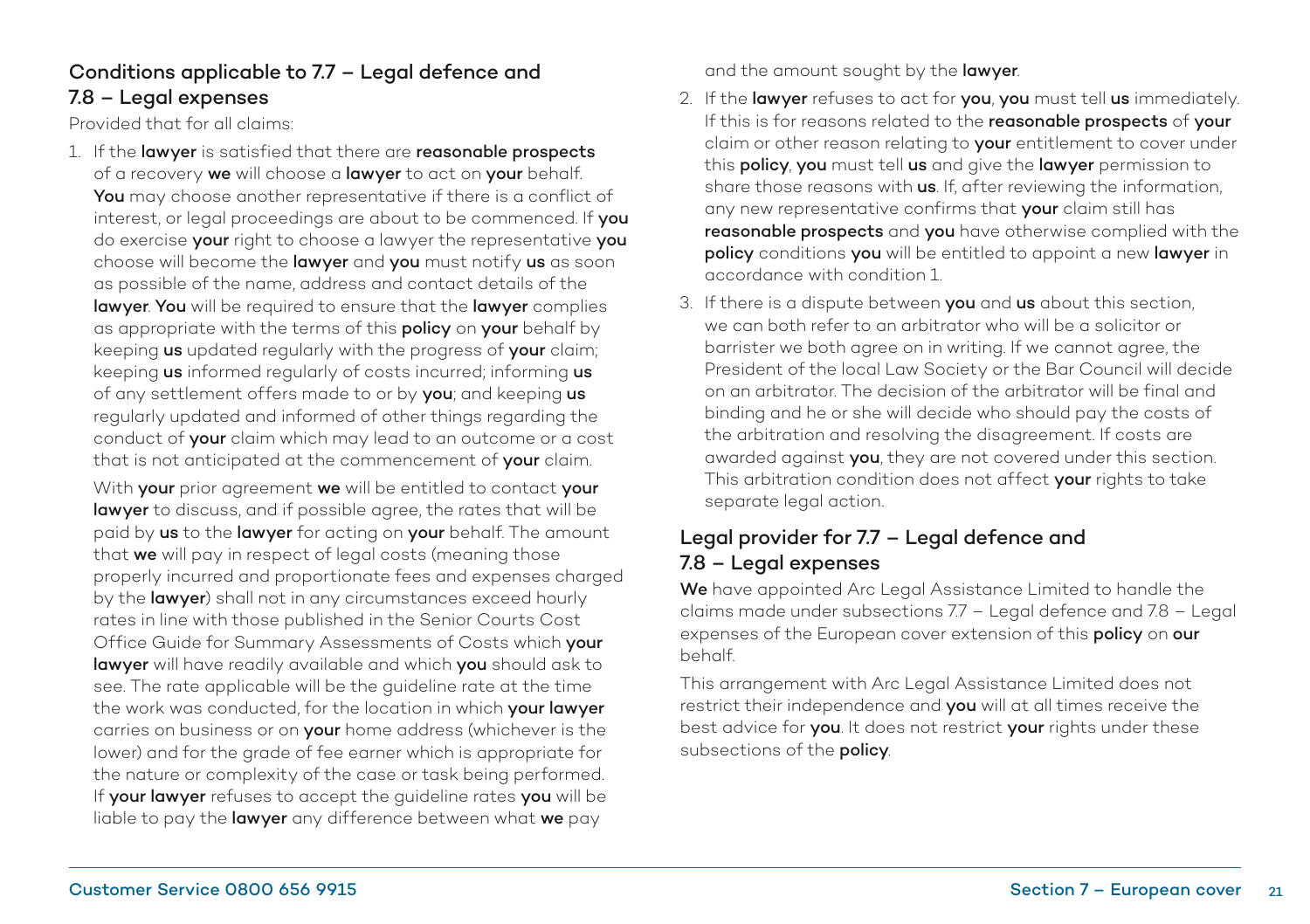### 7.9 – Customs regulations

#### **We** cover the following

If as the result of an *insured incident* occurring in the geographical limits during a trip, we or our service provider decide the insured vehicle is beyond economic repair, we may arrange for its disposal under Customs supervision in the country of the *insured incident*. In this case we will be responsible for the necessary Customs formalities.

If as the result of an insured incident occurring during a trip in the **geographical limits** the *insured* vehicle is not taken permanently out of the foreign country within the limited time allowed after import, or you inadvertently fail to observe the import conditions which permit import for a limited time without payment of duty, then we will pay your liability for any Customs duty claimed from you by the country where the insured incident happened, up to a limit of £500.

#### **We** do not cover the following

The cost of any other import duties imposed by Customs.

### 7.10 – Missed connection

#### **We** cover the following

If you have taken every reasonable step to complete the journey to your pre-booked connection on time, but you fail to connect with the service in the geographical limits on the outward part of your trip as a result of:

1. you arriving at the departure point in the geographical limits too late to commence the journey due to an insured incident during a trip, providing that you would have been on time for the journey if the *insured incident* had not happened; or

#### **We** do not cover the following

Any of the detailed benefits following strikes which are public knowledge at the time you purchased your tickets.

Any of the detailed benefits following withdrawal from service (whether temporary or otherwise) of a sea vessel or train on the orders or recommendation of the recognised regulatory authority in any country.

Claims arising in connection with the inward (return) journey.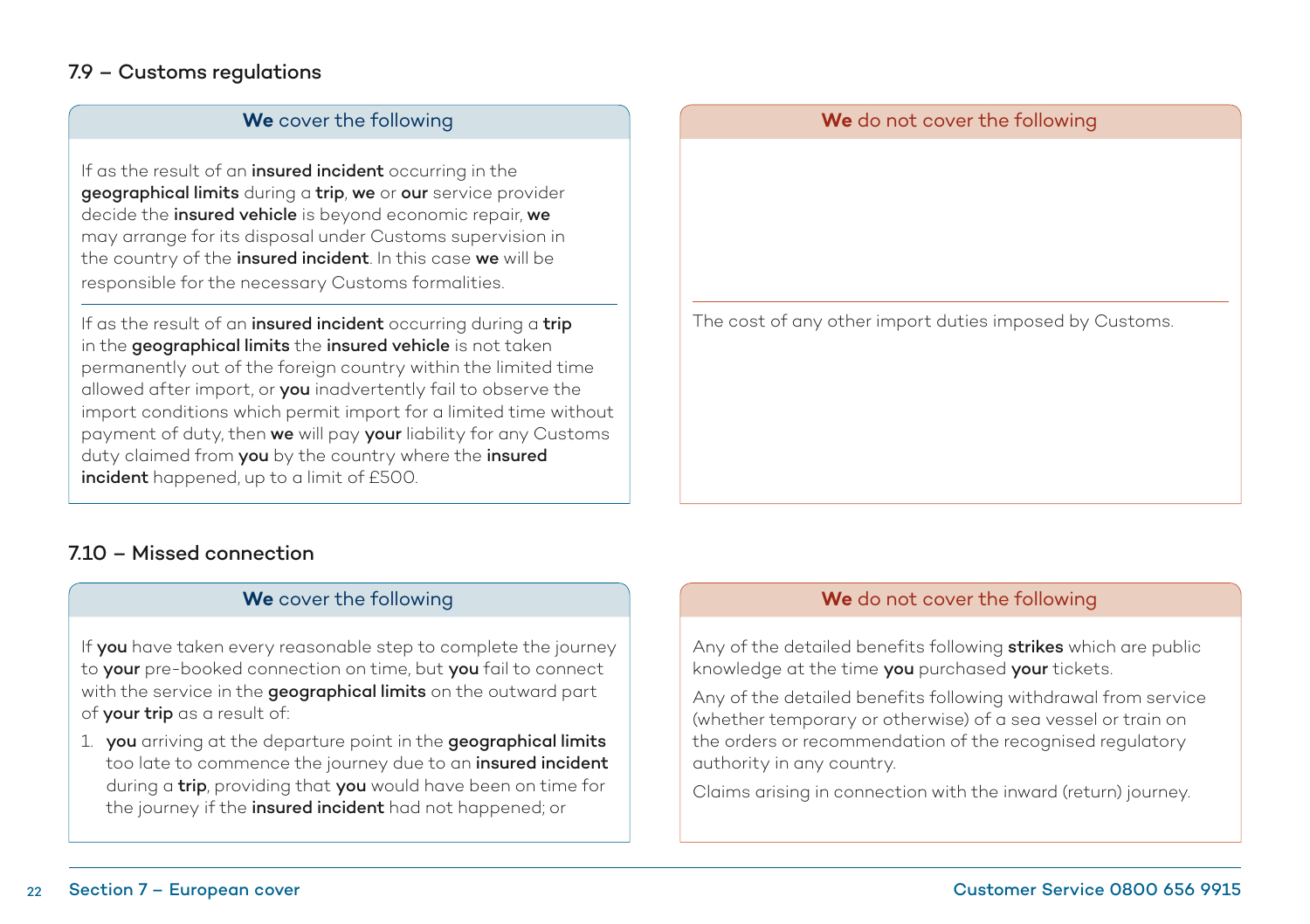2. cancellation or curtailment of scheduled public transport due to adverse weather conditions or strike or mechanical breakdown;

we will arrange and pay for the following, subject to availability:

- **.** storage of the *insured vehicle* in a secure parking area, if available, near to the departure point for the period of the trip, up to a maximum cost of £100; and
- **.** a standard class ticket to enable you to continue the trip to/from the original point of departure; and
- hire of a replacement vehicle, up to a maximum of £450 in total, at the journey destination within the geographical limits.

#### **We** cover the following **We** do not cover the following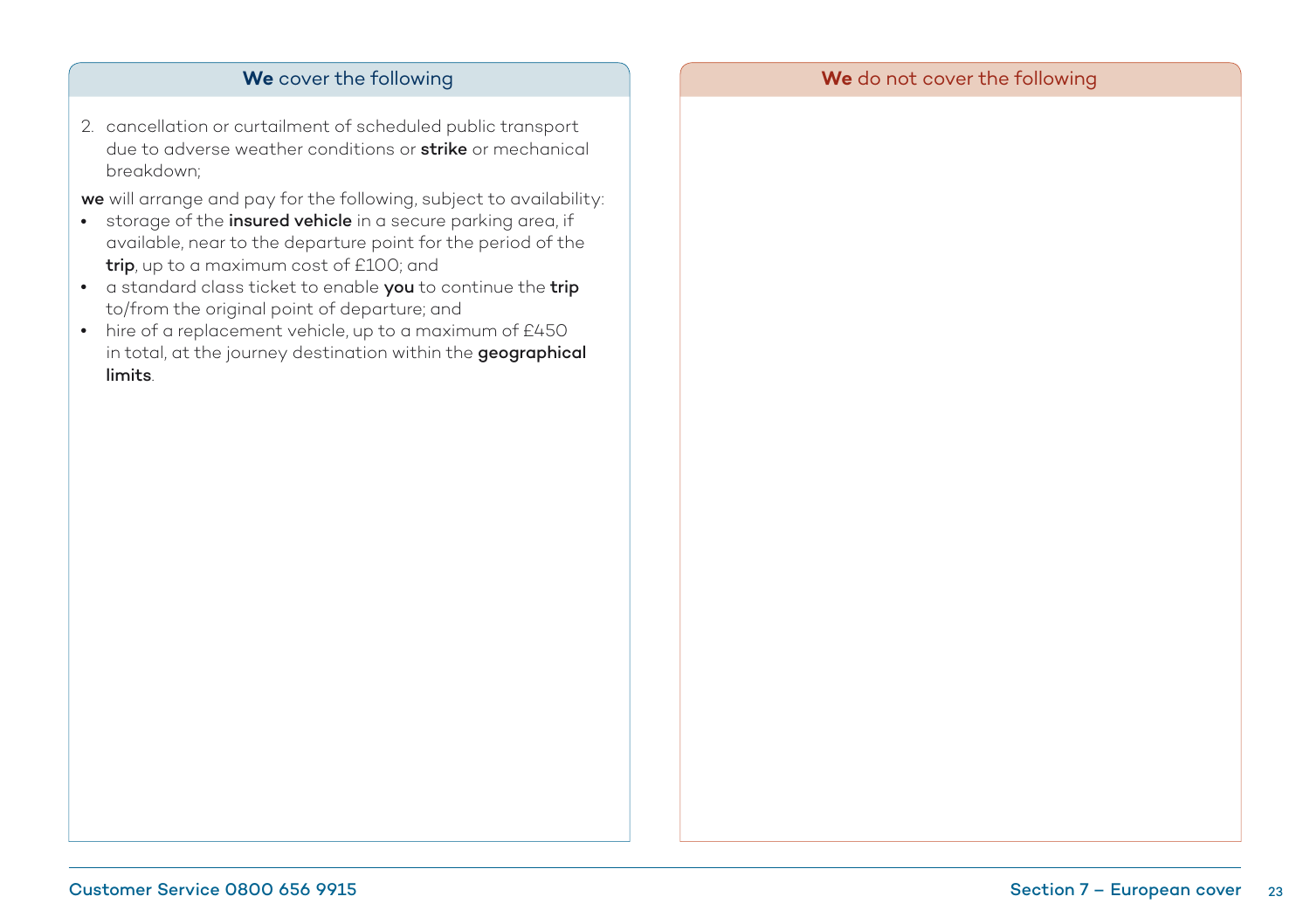# Section 8 – Holiday departure cover

This section only applies if it is included under **your** cover level in the table on [page 6.](#page-5-0) This section should be read in conjunction with the 'General exceptions' on [pages 27 and 28,](#page-26-0) 'General conditions' on [pages 29 to 32](#page-28-0) and 'What to do if you have a breakdown or accident' on [page 33.](#page-32-0)

If while **you** are travelling to a pre-booked holiday departure point, the insured vehicle cannot be repaired at the roadside as a result of an insured incident, we will:

- 1. transport all insured persons and their luggage to their departure point in the United Kingdom; and
- 2. if you choose to continue your holiday and the insured vehicle cannot be repaired locally, you may request that the insured vehicle is either taken to a nominated repairer near your home or to a nominated friend or family member who will take responsibility for the insured vehicle until your return; and
- 3. where you are able to supply a telephone contact number, we will endeavour to ensure that any pre-paid parking arrangements are cancelled to enable you to obtain a refund on your return.

At the end of the holiday and on your return to the departure/ arrival point in the United Kingdom, we will refund the cost upon receipt of your expenses for all insured persons and their luggage to return to your home, up to a maximum cost  $of$   $f100$  in total.

If we attend an insured incident in the United Kingdom and cannot fix the insured vehicle and you are within 24 hours of your planned departure date, we will arrange a hire car for the continuation of your trip for up to 14 days in total.

#### **We** cover the following **We** do not cover the following

The provision of a hire car following a road traffic accident.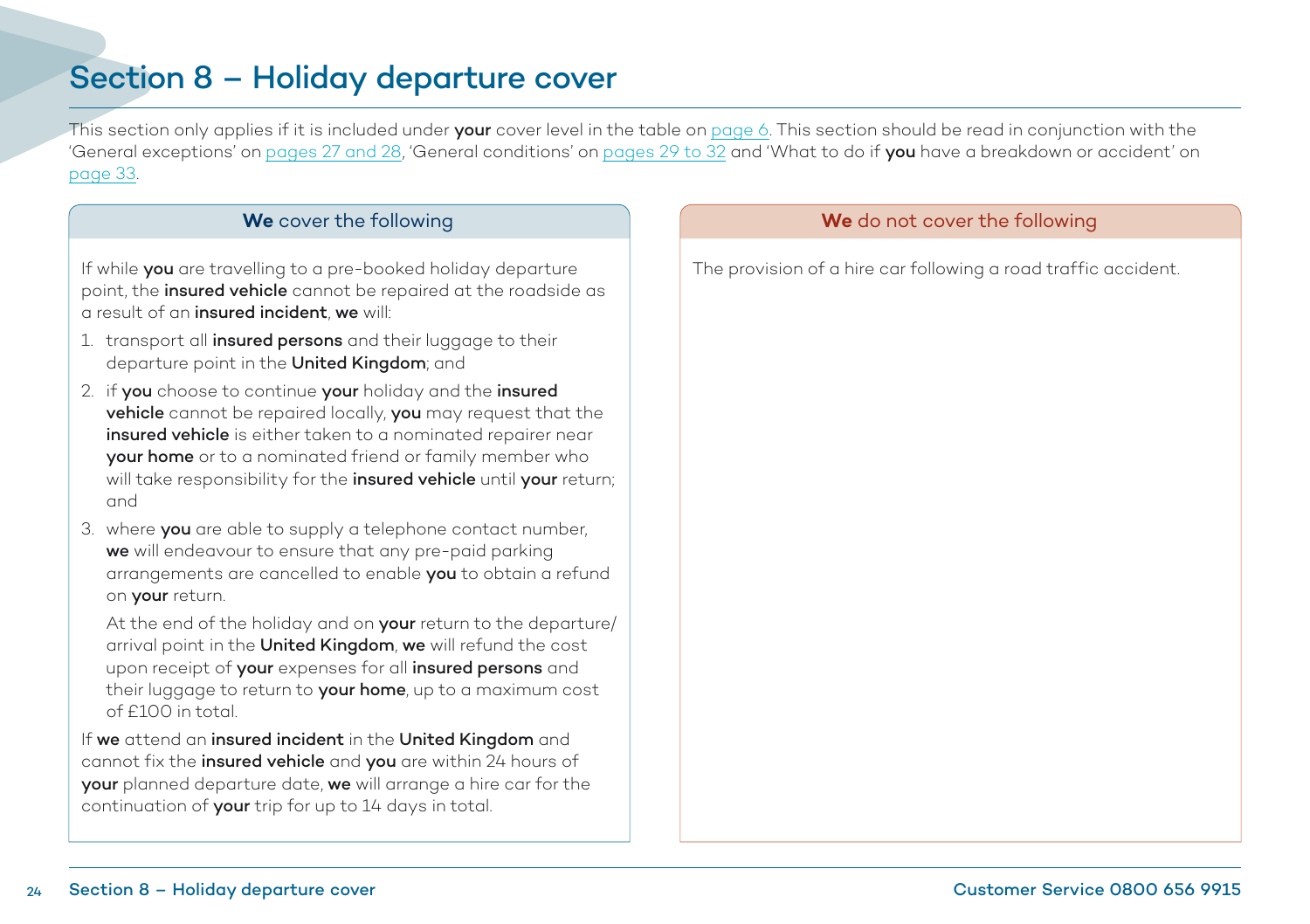## Section 9 – Personal cover

This section only applies if it is included under your cover level in the table on [page 6.](#page-5-0) This section should be read in conjunction with the 'General exceptions' on [pages 27 and 28,](#page-26-0) 'General conditions' on [pages 29 to 32](#page-28-0) and 'What to do if you have a breakdown or accident' on [page 33.](#page-32-0)

We will extend the cover level shown on your Certificate so that you and your spouse/domestic partner or a nominated person (who must be age 50 or over) residing at **vour home** address. are covered in any vehicle that you or they are travelling in. You or your spouse/domestic partner or nominated person may be required to show **your Certificate** and we may ask for a further form of identification when we provide our service, otherwise any service provided may have to be paid for.

#### **We** cover the following **We** do not cover the following

Cover does not extend to travelling in vehicles outside the United Kingdom.

Any vehicle that does not comply with the vehicle specifications described in General condition 2 – see [page 29.](#page-28-0)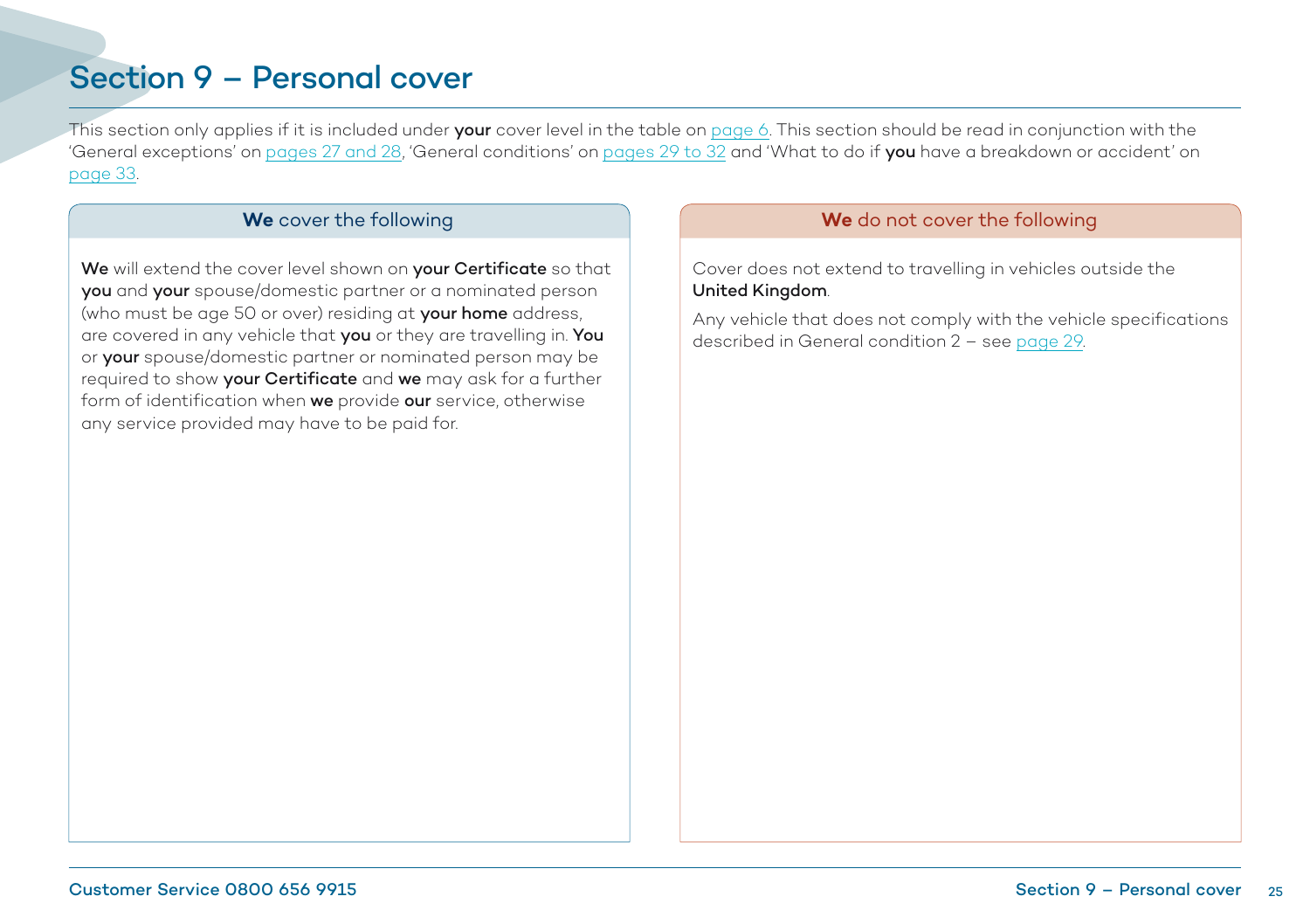# Section 10 – Additional vehicle cover

This section only applies if it is included under your cover level in the table on [page 6.](#page-5-0) This section should be read in conjunction with the 'General exceptions' on [pages 27 and 28,](#page-26-0) 'General conditions' on [pages 29 to 32](#page-28-0) and 'What to do if you have a breakdown or accident' on [page 33.](#page-32-0)

We will provide the cover level shown on your Certificate to the additional vehicles also shown on your Certificate and kept at your home address.

#### **We** cover the following **We** do not cover the following

Any vehicle that does not comply with the vehicle specifications described in General condition 2 – see [page 29.](#page-28-0)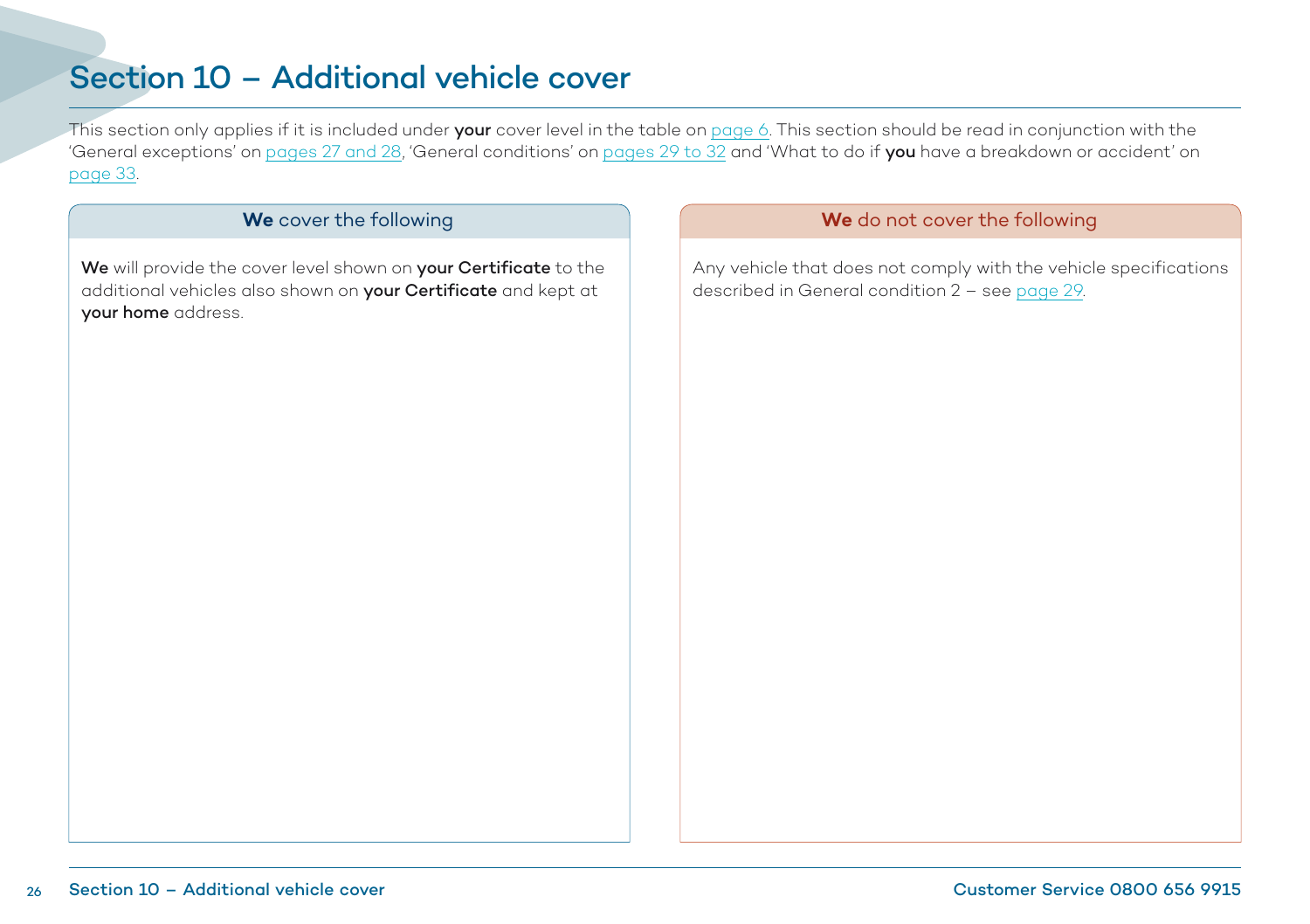## <span id="page-26-0"></span>General exceptions applicable to all of the policy

You are not covered for any of the following:

1. Costs and/or expenses

The cost of fuel and/or all spare parts.

 Any costs whatsoever in respect of labour, parts, materials, storage, safekeeping or relocation of the *insured vehicle* once it has been transported to a garage or repairer.

 Damage or costs as a result of breaking into the insured vehicle because your keys have been lost or damaged.

The cost of getting a spare wheel or for roadside repairs if you cannot provide a suitable spare wheel.

The cost of draining or removing contaminated fuel (we will arrange for the insured vehicle to be taken to a local repairer for assistance, but you will have to pay for all work carried out).

Any costs and expenses if the *insured vehicle* was not fit to drive at the start of the journey. We may ask for proof that the insured vehicle was fit to drive (including an MOT certificate if applicable).

Any expenses which you have paid or would have had to pay anyway irrespective of the insured incident.

Any expenses which you can claim under any motor, caravan, travel or marine policy, or from any other organisation which provides similar services to ours.

Any storage or release fees while the **insured vehicle** is being repaired or after the police have moved the *insured vehicle* or for any police call-out charges.

#### 2. Use and/or location

Any insured incident while the insured vehicle is towing or carrying more weight or people than it is designed for, as shown in the manufacturer's details.

 Vehicles used for and/or involved in motor racing, off road use (away from public roads and over rough terrain), rallies, speed or duration tests or practising for such events.

Any claim if you know that the person driving the insured vehicle does not have a valid driving licence or valid insurance; or the person driving the *insured vehicle* does not meet the conditions of their driving licence.

 Vehicles used for hire or reward or for the carriage of goods for reward unless we have agreed to cover this use under your current vehicle insurance policy.

 Vehicles situated in areas to which our agents have no right of access or are refused access, or on motor traders' premises.

 Vehicles temporarily immobilised by floods or snow-affected roads or as a result of whole or partial immersion in water, snow, sand or mud.

Loss of or damage to the *insured vehicle* while it is being transported by sea or rail (unless loss or damage is caused by our negligence).

3. Liability

 Any legal liability resulting from a claim for parts, goods, services, arrangements or advice provided by us or anyone acting for us.

4. Claims

Any claim arising from circumstances known to you at the time of applying for cover, or at any time prior to the commencement of a journey.

Vehicles that have broken down when cover was taken out.

 The services cannot be used for routine servicing or the rectification of failed repairs, or as a way of avoiding repair costs.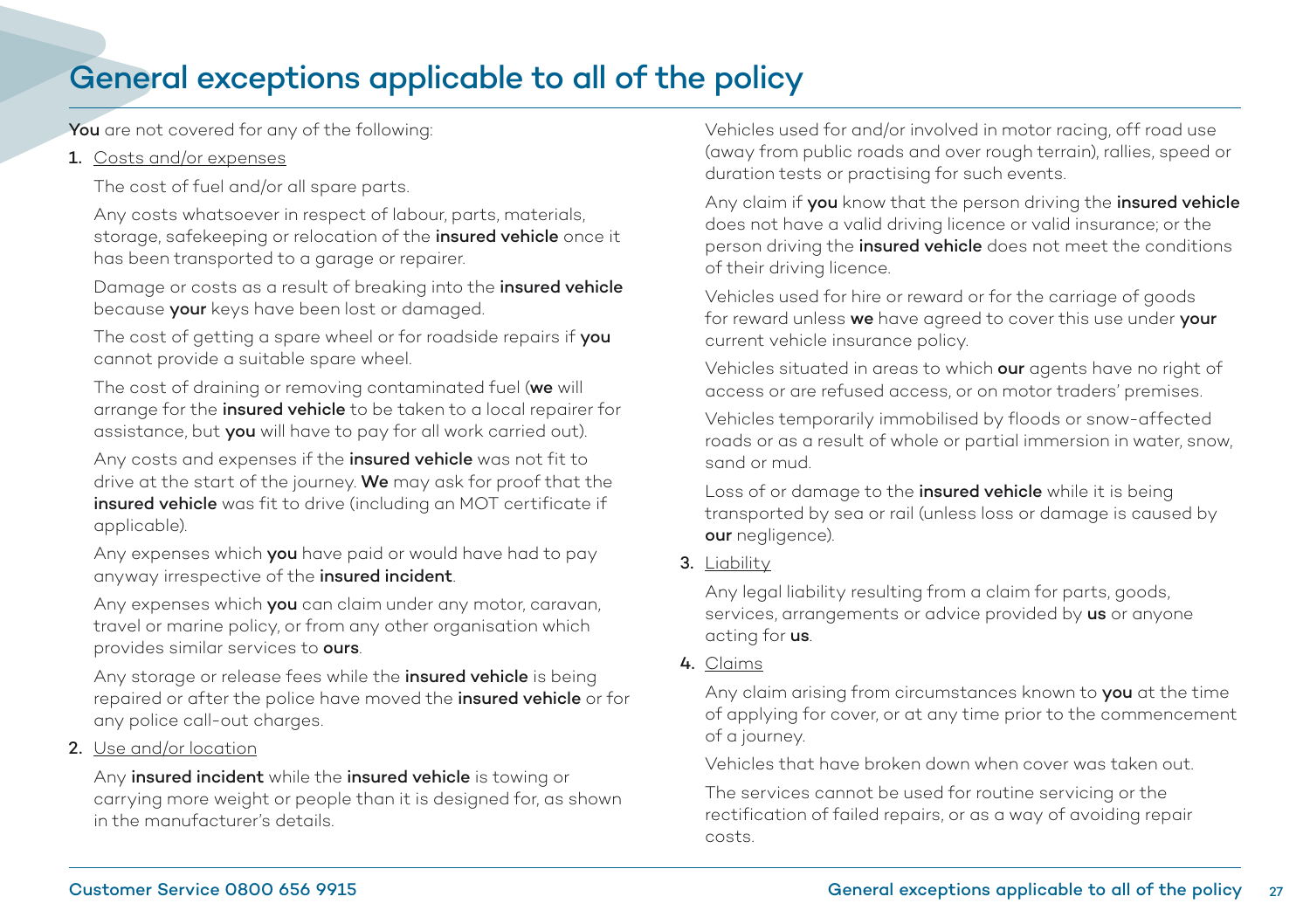Any toll fees or ferry charges for the *insured vehicle*, which are incurred by the driver of the recovery vehicle.

Any assistance services if we believe the insured vehicle is dangerous or illegal to repair or transport.

Any perishable items.

#### 5. War

 Any claim resulting from difficulties or inability in obtaining raw materials, fuel or other supplies due to strikes, war, invasion, act of foreign enemy, hostilities (whether war be declared or not), terrorist activity, civil war, rebellion, revolution, insurrection, military or usurped power or taking part in civil commotion or riot of any kind.

#### 6. Indirect losses

 Indirect loss of any kind arising from the provision of, or delay in providing, the services to which this **policy** relates.

 Any claim for loss of or damage to objects, accessories, baggage, luggage, commercial goods or those intended for resale carried at the time of the insured incident or left in or outside the insured vehicle after the insured incident.

#### 7. Radioactivity

 Any loss, damage or legal liability directly or indirectly caused by:

- $\bullet$  ionising radiation or contamination by radioactivity from irradiated nuclear fuel or from any nuclear waste from the combustion of nuclear fuel;
- the radioactive, toxic, explosive or other hazardous properties of any explosive nuclear assembly or nuclear component of it.

#### 8. Pressure waves

 Loss or damage caused by pressure waves from planes and other flying machines.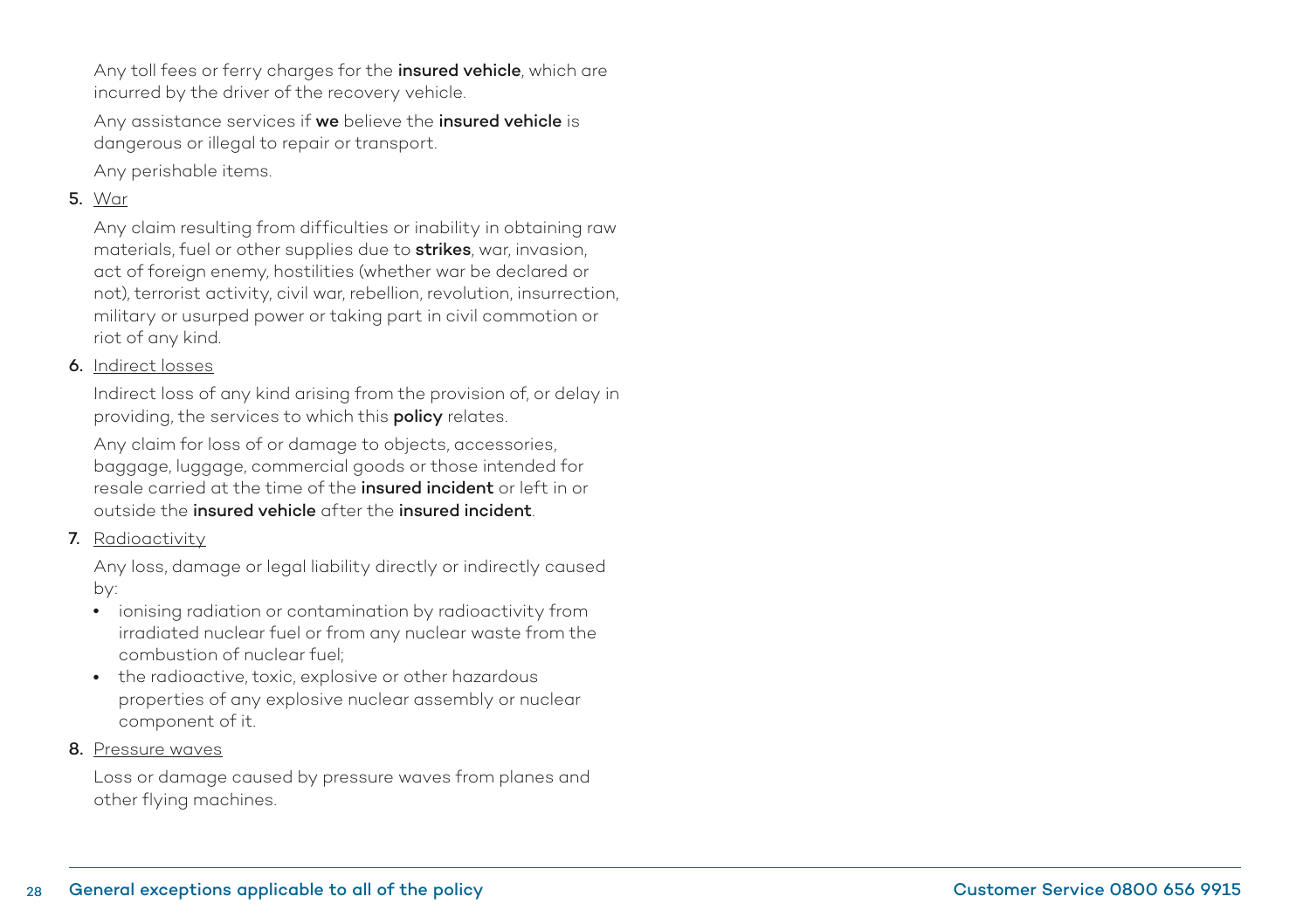# <span id="page-28-0"></span>General conditions applicable to all of the policy

You must comply with these conditions to have the full protection of your policy. If you do not comply with them, we may cancel the policy, refuse to deal with your claim or reduce the sum of any claim payment.

#### 1. Your duty

 The insurance cover provided depends on the terms and conditions in this **policy** document. You must comply with these terms and conditions to have the full protection of your policy.

It is **vour** duty to provide us with correct information and answer our questions with reasonable care and honestly, truthfully and completely. You must tell us as quickly as possible if you change your home address or your nominated vehicle.

If you, or anyone acting for you, have deliberately misrepresented the answer to **our** questions, or misrepresented any answers provided to online questions by manipulating an answer and these answers have:

- **·** influenced our decision to provide you with insurance we would otherwise not have agreed to provide, or
- influenced the terms and conditions on which we have provided cover, or
- prevented us from charging the correct premium;

we will treat your policy as if it never existed and return any premium you have paid for the policy, unless we have identified a false or fraudulent claim when General Condition 5 will also apply.

If the misrepresentation is not deliberate but is careless we will either:

– treat your policy as if it never existed and return any premium you have paid for the policy if we would not have accepted the risk had you given the correct information; or

- amend **vour policy** details to record the correct information. apply any terms that would have been applied had you given the correct information, and charge and collect any additional premium due.
- 2. Vehicle specifications

Cover is only available under this **policy** for the following:

 A motor car, three wheeler or van up to 3,500kg when loaded that has been privately registered in the United Kingdom. None of these must be more than 7m (23') in length, 3m (9'10") in height and 2.55m (8'4") in width.

 A standard caravan or trailer which meets with all relevant rules and regulations listed in 'Section 2 - Caravan and trailer cover' and was being towed by the insured vehicle at the time of the insured incident.

You must do all that you can and comply with all laws and codes to keep the insured vehicle safe and fit to drive.

3. Service limits

When driving abroad, if you need assistance more than five times within the **period of cover, you** will need to pay for the services we provide.

You will have to pay for these services by credit card or debit card. We will ask you for your card details before we provide assistance, but we will only charge you for the work when you have told our service provider that you are satisfied with it.

We may refuse to renew your cover if we feel that you have used our services too often during the period of cover. In this case we will write and tell you in advance, and you will have the chance to tell us about anything, which might lead us to reconsider our decision.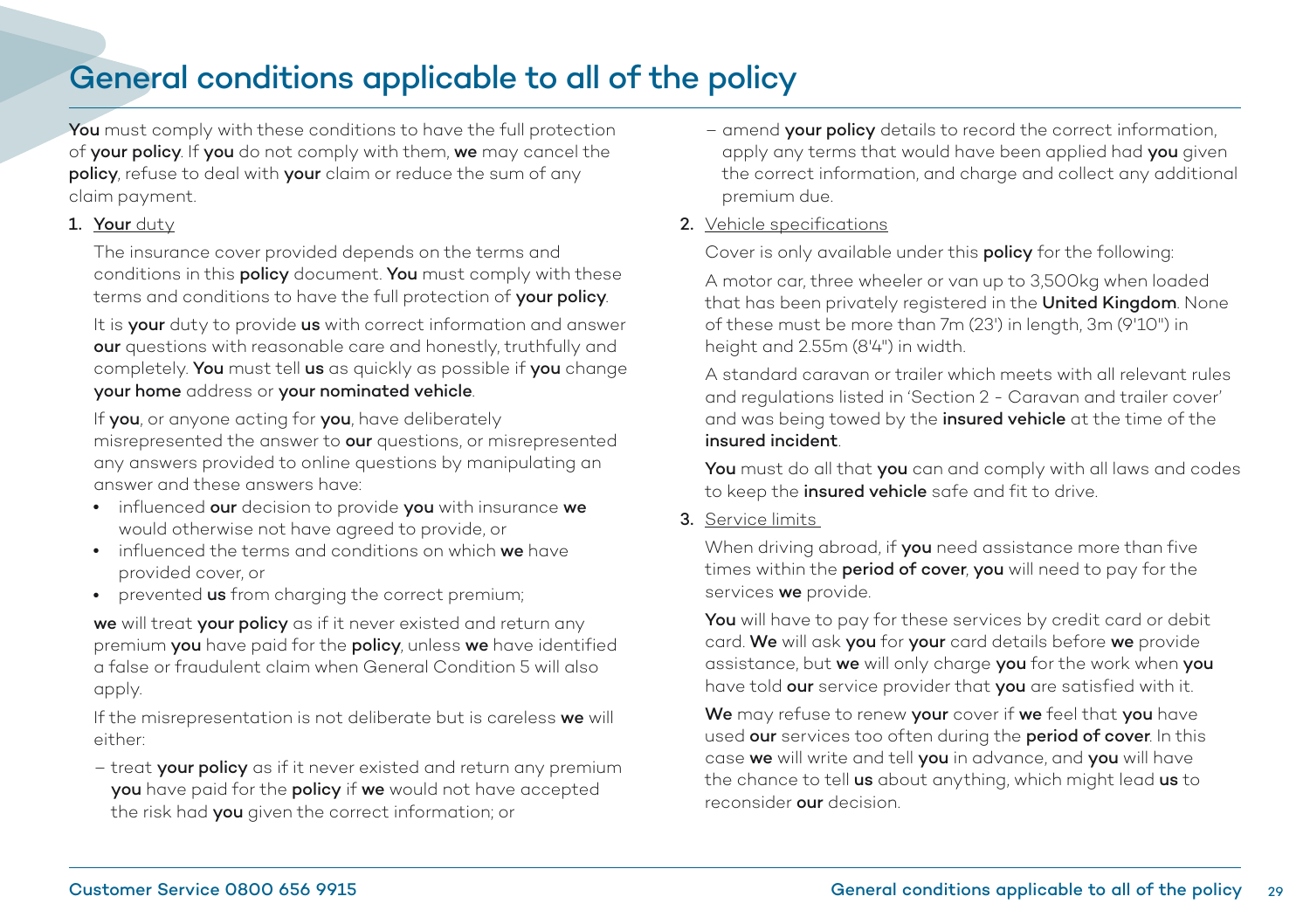If you are covered by any other insurance for an insured incident, we will only pay our share of the claim. You may be required to provide us with details of your insurance company for this purpose.

 In the case of a component failure, this must immobilise the insured vehicle or make it unsafe to drive in order for it to constitute an insured incident. For example, the illumination of a warning light does not always constitute an insured incident. If it does not, you will need to take the insured vehicle to a place of repair and your Saga Breakdown Assistance will not cover this. In these cases we can provide advice on whether the insured vehicle is safe to drive.

We are entitled to take over your rights in the defence or settlement of a claim or to take proceedings in your name for our own benefit against another party and we shall have full discretion in such matters. You must give us all the information and assistance we may require.

If you request a level of service to which you are not entitled, this service will have to be paid for in advance by credit or debit card payment.

If we provide a service that it subsequently transpires you are not entitled to, you will have to pay for the service provided and we will charge an administration fee.

You are responsible for collecting the insured vehicle from a repairer and any repair costs or subsequent repair costs.

If we arrange for temporary roadside repairs, you must then as quickly as possible arrange any permanent repairs that may be necessary. If you do not, and the same problem happens again, we may refuse service.

If you need assistance, you must contact our control centre. You must not contact any garage recovery operator direct. You must report any insured incident which could bring about a claim under 'Section 7 - European cover' of your policy as soon as possible to our European control centre.

Any costs incurred directly by us in a currency other than GBP will be converted to GBP at the exchange rate used at the time.

You will have to pay the cost of our recovery or repair vehicle coming out to you if you allow the insured vehicle to be recovered or repaired by someone else after you have contacted us for assistance.

 If the insured vehicle needs to be moved or recovered after an insured incident, it must be in an easily accessible position for our recovery vehicle to load. If the insured vehicle is in a position we cannot get to, or the wheels have been removed and we need to use specialist equipment (which is not normally carried on a standard recovery vehicle) to recover the *insured vehicle*, you will have to pay extra costs (including labour charges) to arrange for these to be transported to, and used at, the site of the insured incident.

When you ask for assistance or recovery, we will give you an estimated time when our repair or recovery vehicle will arrive. You and the insured persons must wait safely with or nearby the insured vehicle until the repair or recovery vehicle arrives, unless you have made other arrangements with our control centre.

You are responsible for the security of the contents of the insured vehicle, caravan or trailer. We will not recover or repair a vehicle, caravan or trailer if there is a person or animal in it without our prior agreement.

 Transportation of horses or livestock, or onward transportation of any animal shall be at our discretion and solely at your risk.

We reserve the right to recover costs from you if you give us any incorrect information when you telephone for assistance.

We are not responsible for the actions or costs of garages, recovery firms or emergency services acting on your instructions or the instructions of anyone acting for you and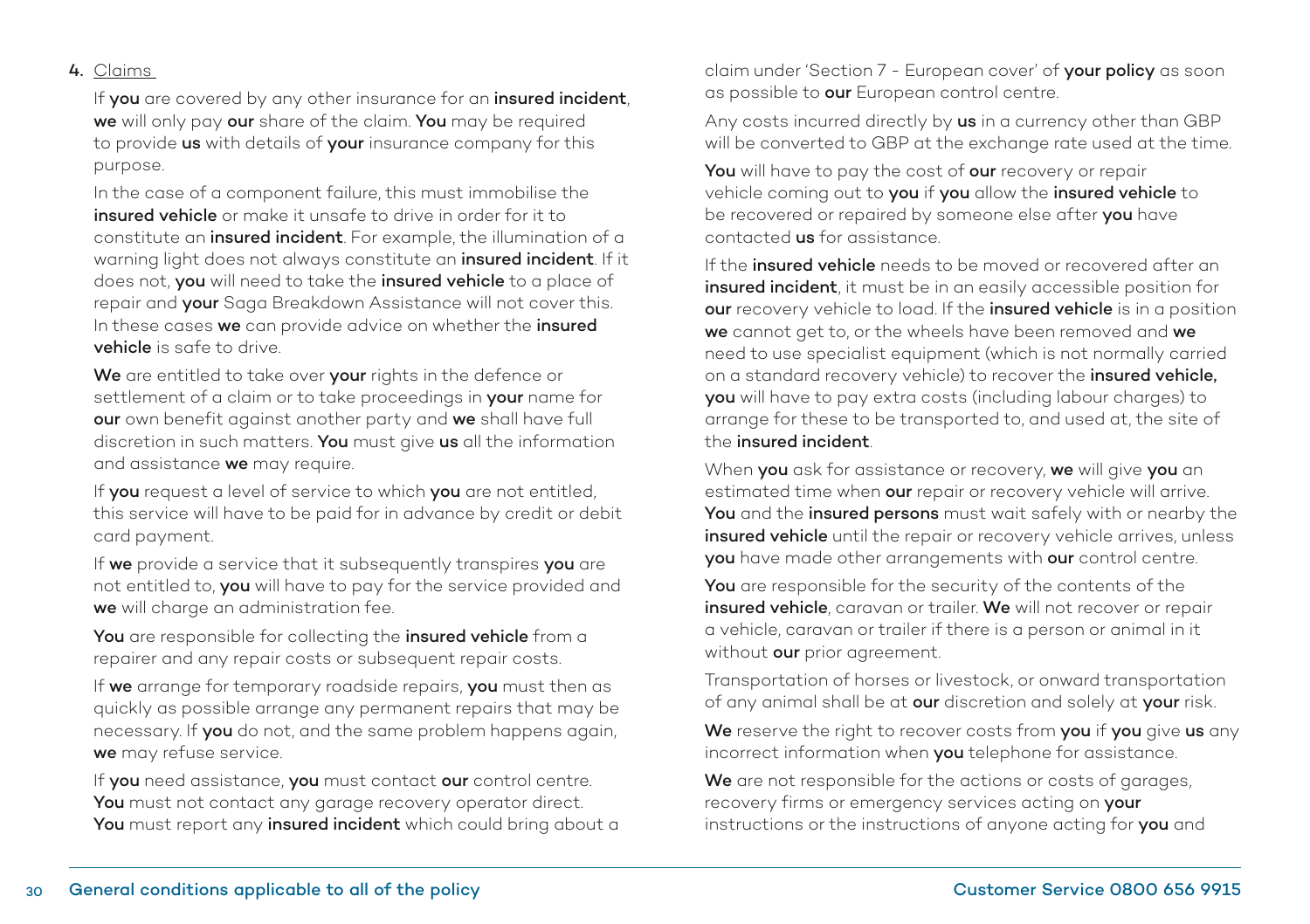cannot be held liable for them.

Following an *insured incident* attended by the police or other emergency service, transportation of the insured vehicle will not take place until they have authorised its removal.

We may choose to repair the insured vehicle (at your cost) following a breakdown, rather than arranging for it to be recovered.

If the law of any country means that we have to make a payment, which we would not otherwise have paid, you must pay that amount back to us as requested.

You must not admit liability or agree to settle or knowingly do anything that would prejudice any claim without our written permission. You must send us any relevant letters as quickly as possible and send us all information and other help we ask for.

We are not responsible for any loss, damage, costs, claims or expenses whatsoever which you may incur as a result of our delay or failure to perform our obligations due to a force majeure event.

Nothing in this **policy** will exclude or restrict our liability for death or personal injury resulting from our negligence.

Any failure by us in relying on or enforcing the terms and conditions of this **policy** on any particular occasion will not prevent subsequent reliance or enforcement.

We have the right to refuse service at any time if we consider that you or any insured person is behaving or has behaved in a threatening or abusive way to **us, our** service providers or to any other contractor.

We will not cover any claim where the insured person may be affected by the influence of alcohol or drugs.

Where we recover insured persons under the age of 16, they must be accompanied by an adult.

#### 5. Fraudulent claims

If we discover that you, anybody insured by this policy or anyone acting for you has knowingly:

- made a fraudulent or false claim in full or in part or exaggerated the amount of the claim;
- misrepresented any answers to our questions or withheld any relevant information in order to influence us to accept a claim;
- provided false or invalid documents in support of a claim; or
- following an allegation or suggestion of fraud by us or another insurer, withdrawn a claim, had a claim refused or declined or had a policy cancelled or made void,

 we will investigate the claim and this could result in legal action by us.

#### We may:

- treat your policy as if it never existed from the date of the fraud or misrepresentation and retain any premium you have paid for these policies;
- serve you with a 7 day notice of cancellation on all other policies that you hold with us; and
- pass details to the Police and fraud prevention agencies;

#### or

– refuse to pay the whole of your claim if any part is in any way fraudulent, false or exaggerated and recover from you any costs that we have incurred.

#### 6. Cancellation within 14 days

If you cancel your policy within 14 days of receipt of your policy documents, we will give you a pro-rata refund on your premium based on the cover you have had.

If you wish to cancel your policy and cover has not yet commenced you will be entitled to a full refund of the premium.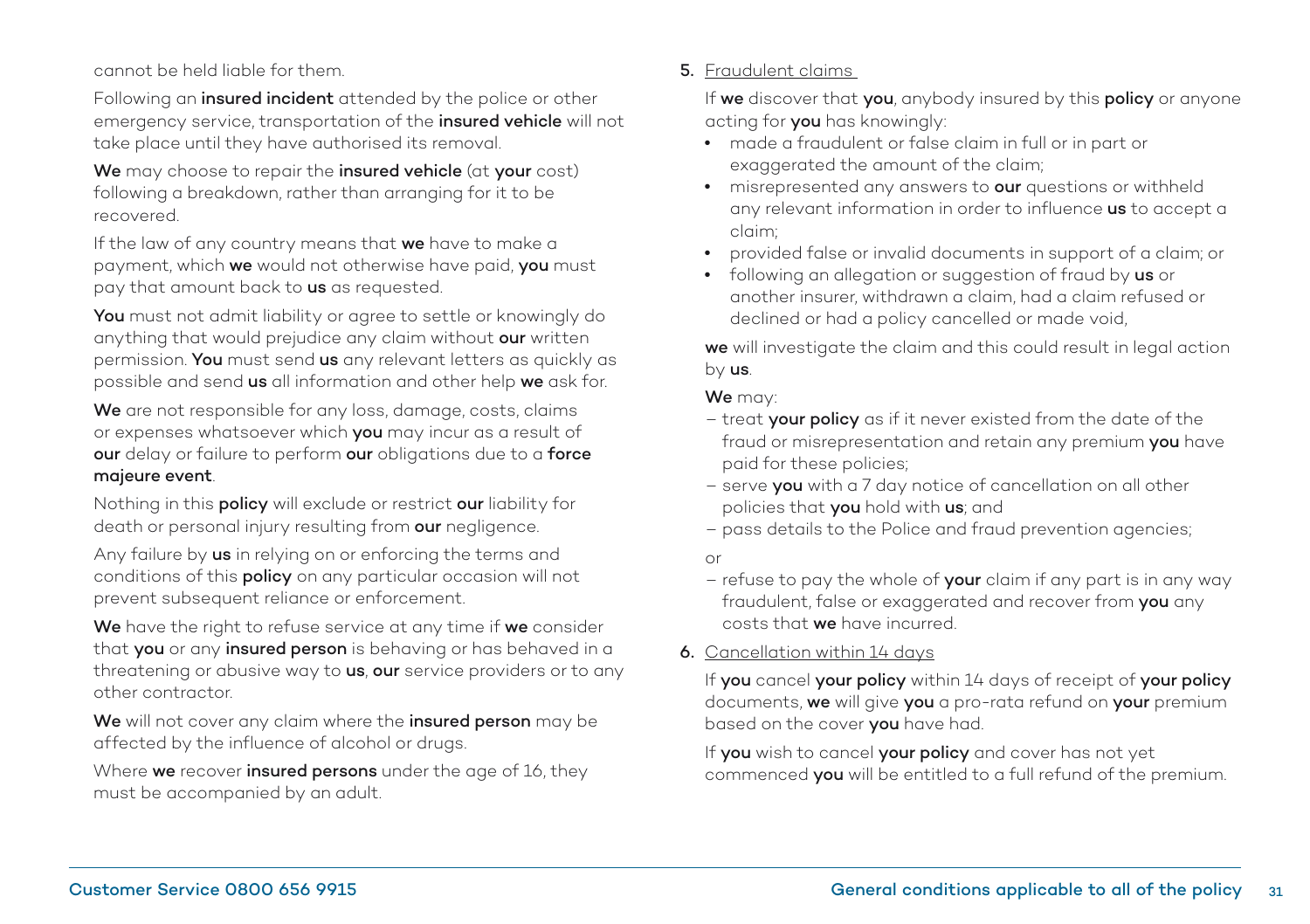#### 7. Cancellation rights

Provided no claims have been made under the **policy**, we will refund the pro-rata premium applicable to any unexpired part of the period of cover for which a premium has been paid. Please note that where any claims have been made under this **policy** we will not be able to refund any premiums and all outstanding premiums owed to us by you will become payable immediately. Also, if you amend or cancel your policy during the policy year and have paid by credit card or cheque, we will be unable to refund any amounts of £5 or less. Similarly, if you make any changes to your policy during the policy year, we will only request any charges from you if the amount is over £5.

#### Cancellation by you

You can cancel this policy by contacting us on 0800 656 9915.

#### Cancellation by us

We may cancel this policy by giving you seven days' notice in writing to your last known address.

This **policy** may be cancelled if:

- you do not pay any policy premium requested or, if applicable, stop paying the instalment premiums;
- **vour** insurance details change such that they no longer meet our acceptance criteria;
- **•** you fail to provide further information or documentation we have requested in writing:
	- in support of your insurance application, renewal or adjustment you wish to make to your policy;
	- to assist us handle a claim that is being made;
- we act under General Conditions 1 or 5 following fraud or misrepresentation; or
- **•** we discover that you have used fraud to obtain another policy underwritten by us and/or to make a claim under another policy that we underwrite.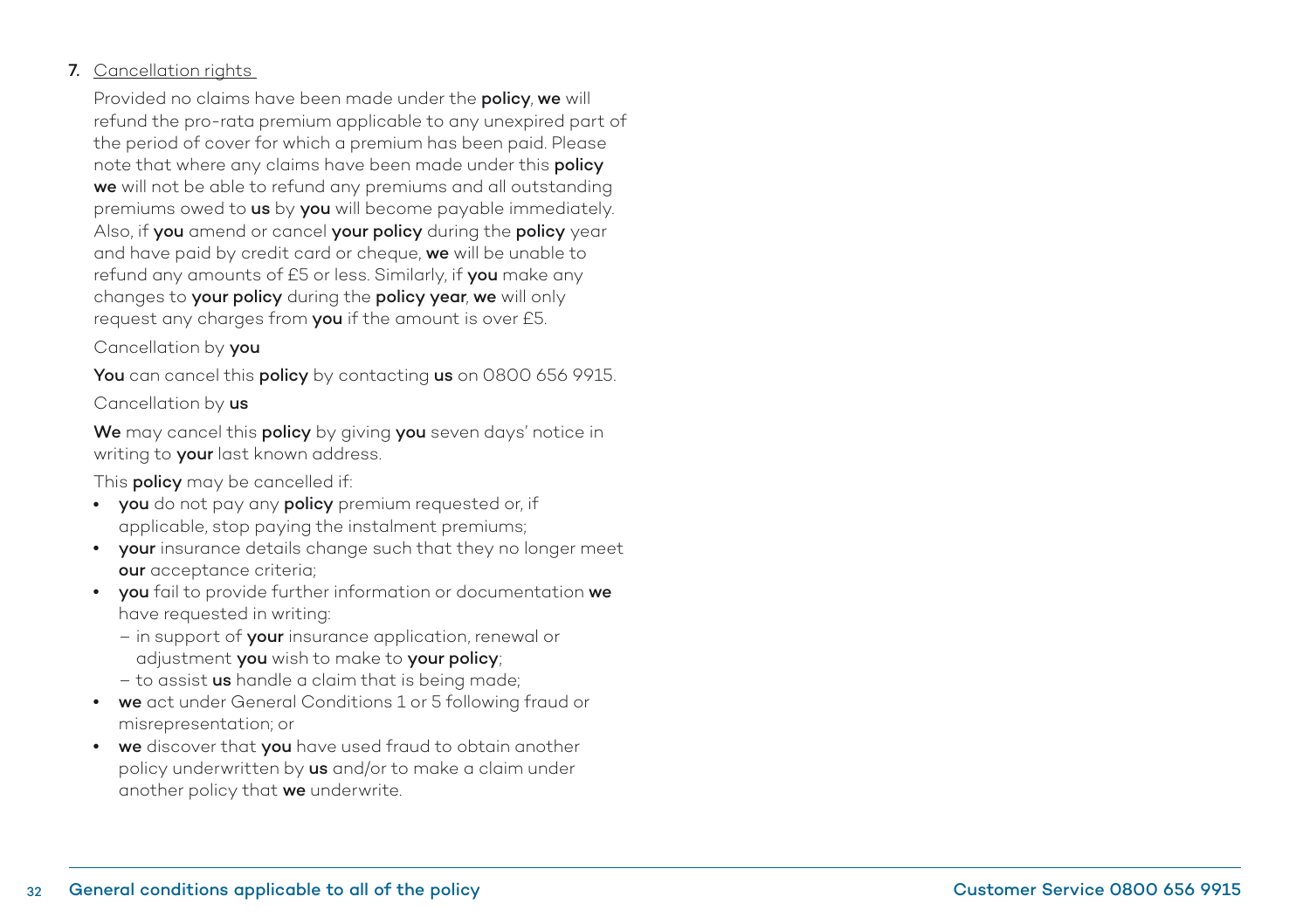## <span id="page-32-0"></span>**Useful Information** – to be read in conjunction with your policy information

#### What to do if you have a breakdown or accident

- 1. If you can, leave your vehicle in a safe place, away from traffic. Switch off the engine and put out any cigarettes.
- 2. If you can, use your hazard lights and display a red warning triangle if you have one.
- 3. Find the nearest telephone. If you have been involved in an accident, call the relevant emergency services immediately and make contact with any witnesses.

 If you have a breakdown or accident in the United Kingdom, call Saga Breakdown Assistance on 0800 068 1966.

 We must approve any additional expenses incurred where proof of payment (such as a receipt) is not available. For a claim form please call 0800 068 2962 in the United Kingdom or +44 1303 757 328 while in Europe.

 If you have cover under 'Section 7 – European Cover' and you want to make a claim while in Europe call Saga Breakdown Assistance on +44 1303 757 308 .

- 4. Tell the Saga Breakdown Assistance controller:
	- your vehicle registration number;
	- where your vehicle is;
	- if any of the insured persons are small children;
	- what the problem is; and
	- if you are transporting any animals.
- 5. For your safety, wait for us away from your vehicle and keep clear of the road or hard shoulder.

If you call via a mobile phone the system will send you a text message to confirm that help is on the way and is on schedule.

#### Please note

- 1. Our European Claims Department must receive your claim within 30 days of your return to the United Kingdom.
- 2. Any expenses for which you claim must have our prior consent and approval.
- 3. You must send in all relevant receipts, accounts, bills and invoices.

#### European motorways

Please note that in several parts of Europe, if you break down on a motorway or other major public road, Police will answer the telephone. They will arrange for a local recovery company to send a recovery truck to you without contacting us. Very few of these local recovery agents have any link with United Kingdom motoring organisations, and you may well have to pay for this assistance on the spot. If you keep a receipt, we will refund the full cost of the assistance, including towing charges and time the mechanic has spent working on the insured vehicle at the roadside. We will not pay for any spare parts used or labour charges at a garage.

Once you have been taken from a motorway or major public road to a place of safety such as a local garage or motorway service station, please contact us if you need other advice or services, such as vehicle hire.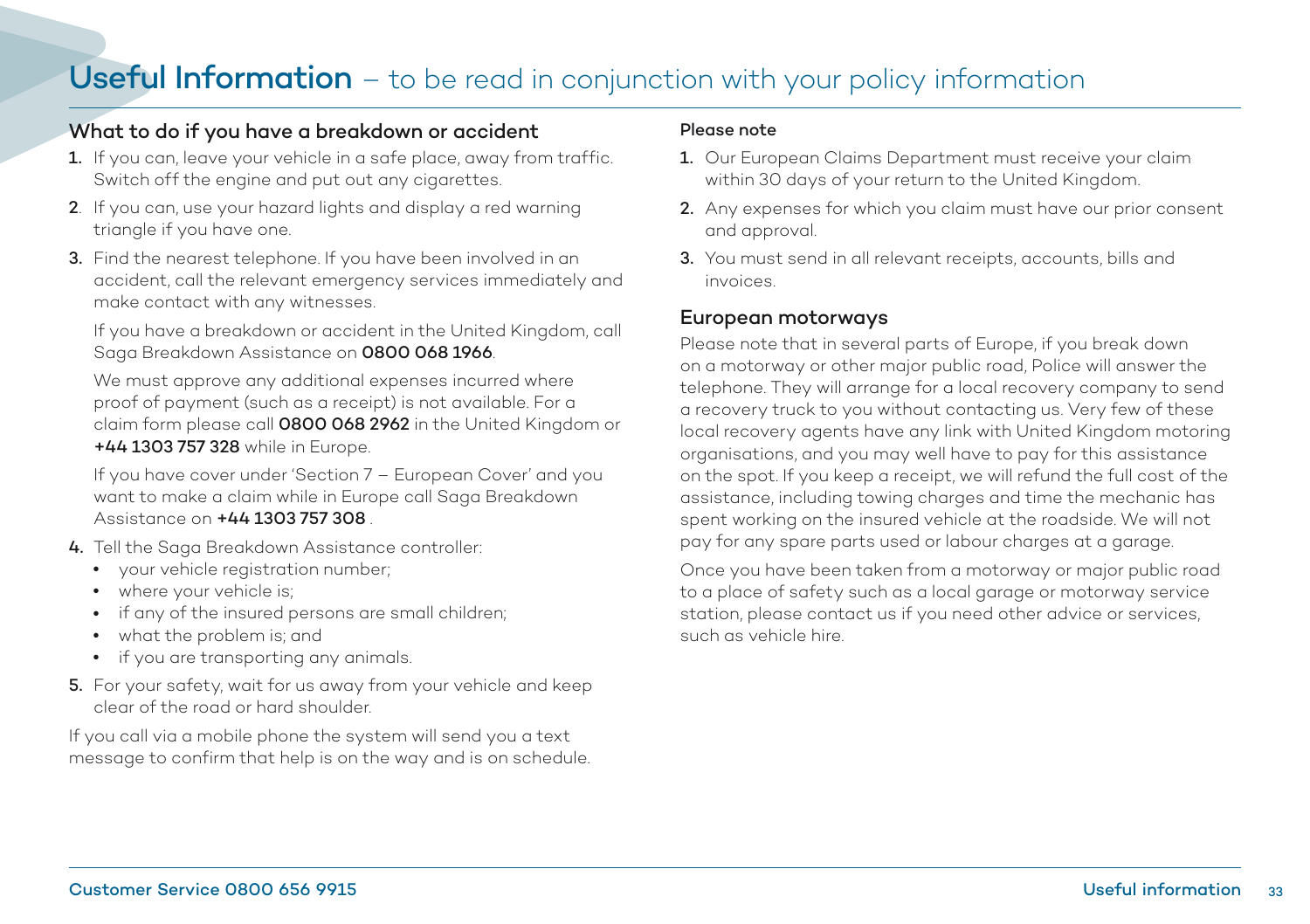# <span id="page-33-0"></span>Future underwriter changes

Your Saga Breakdown Assistance policy is currently provided and underwritten by your insurer as part of an agreement between Saga Services Limited and them. If you have selected any additional cover options, these may be provided by different insurers. At some time in the future Saga Services Limited may enter into an agreement with a new provider for all or part of your policy, in which case this new provider will offer you breakdown assistance to replace your current policy. If this is the case, Saga Services Limited will write to you to confirm the details of the new provider and give you details of any changes to the Terms and Conditions of your policy. At this stage you will be given the option to refuse transferral to the new provider. For further information, please see Saga's Privacy Policy at saga.co.uk/privacy-policy.

# Use of your information

The information you have given to Saga Services Limited (Saga) and/or the insurer will be held and used to manage your insurance policy, which will include both underwriting and claim handling. For this purpose Saga and/or the insurer may disclose it to other interested third parties, such as other insurers, agents who provide services on their behalf and to regulatory authorities for this and the monitoring and/or enforcing of compliance with any regulatory rules/codes. It may also be used for offering renewals, research and crime prevention purposes. Any calls made to Saga may be monitored and recorded to improve the service and help prevent and detect fraud. Saga and/or the insurer may check information provided or received and may also undertake additional fraud searches.

Saga and/or the insurer will hold your personal data securely and in accordance with Data Protection Legislation\*. From time to time Saga and/or the insurer may use service providers and

organisations outside the European Economic Area (EEA) where they do not afford the same level of data security as the UK. We will, however, use every reasonable effort to ensure sufficient protections are in place to safeguard your personal information.

All information you provide must be accurate and, if you have supplied another person's personal data who may be insured under the policy, you have done so confirming that you have the specific consent of that other person to disclose that data.

Saga and/or the insurer will use your information and sometimes that of other people named on your policy, either collected at the outset or obtained from other third party sources, for the following purposes:

- To assess financial and insurance risks, your insurance application, the terms on which cover may be offered, including your premium at quote and renewal, and the payment methods offered;
- To prevent and detect crime including fraud, money laundering and financial sanctions;
- To develop our products, pricing, systems, services and relationships with you;
- To comply with our legal and regulatory obligations.

These sources include credit reference bureaus, the electoral roll and public data provided to us by credit reference bureaus and other third parties. The credit reference bureaus will keep a record of the search; this may be reflected in your credit score.

Saga and/or the insurer may share this information with third parties in order to carry out insurance related activities on our behalf, including management of your claim, credit hire and legal advice.

If you contact us electronically we may store your Internet Protocol (IP) address or your telephone number supplied by your Service Provider. This may be used to identify repeat website visits, fraudulent behaviour or mystery shoppers using Saga websites.

Saga uses the data they collect from you, including special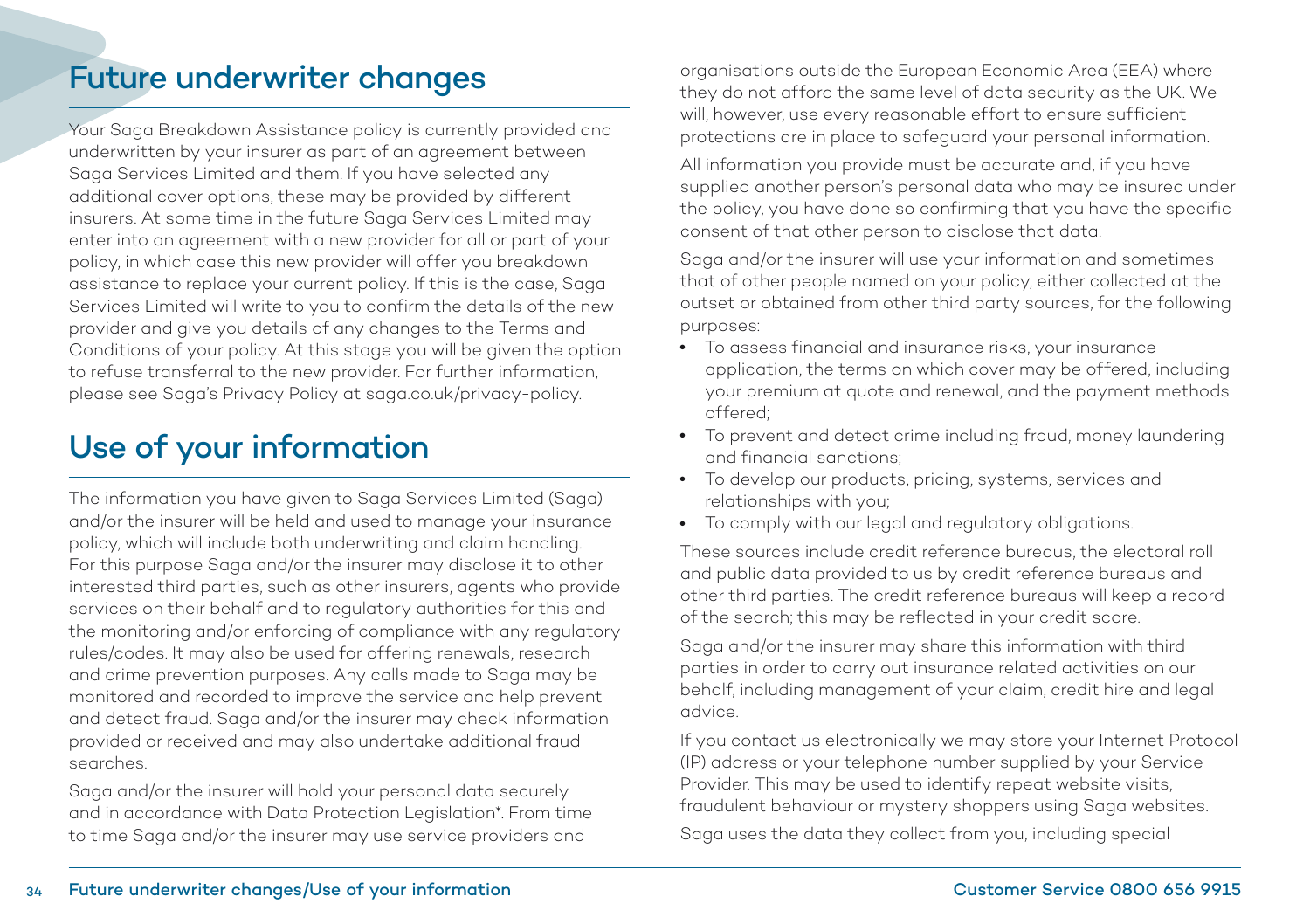categories of personal data, to contact you and personalise their communication. Saga and/or the insurer also use it for administrative purposes to provide the service you requested and for preparing quotations. If Saga has obtained your permission to do so, they will also contact you by post, telephone, email or other means to tell you about offers, products and services that may be of interest to you. At any time you can opt out of receiving such information, revise the products you would like to hear about or change the method they use to communicate with you. You can update these preferences by calling 0800 656 9915. For further information about how the Saga Group uses your personal information, please visit www.saga.co.uk/privacy-policy or contact the Saga Group Data Protection Officer by email: data.protection@saga.co.uk or post: The Saga Building, Enbrook Park, Sandgate, Folkestone, Kent CT20 3SE.

\* The General Data Protection Regulation ((EU) 2016/679) and any national implementing laws, regulations and secondary legislation, as amended or updated from time to time, in the UK.

#### Fraud prevention and financial crime

To help Saga prevent fraud, money laundering and other financial crime, the information you provide may be submitted to fraud prevention agencies and other organisations whose records may be searched.

As part of the insurer's fraud prevention process it will complete a number of enquiries to check the details you provide against relevant fraud prevention databases. If false or inaccurate information is provided and fraud is identified, details will be passed to fraud prevention agencies. Law enforcement agencies may access and use this information.

The insurer and other organisations may also access and use this information to prevent fraud and financial crime, for example, when:

• checking details on applications for credit and credit-related or other facilities;

- managing credit and credit-related accounts or facilities and recovering debt;
- checking details on proposals and claims for all types of insurance;
- checking details of job applicants and employees.

The insurer and other organisations may access and use, from other countries, the information recorded by fraud prevention agencies in the United Kingdom. If you would like to receive details of the fraud prevention agencies used, please contact the Head of Financial Crime, Enbrook Park, Sandgate, Folkestone, Kent CT20 3SE.